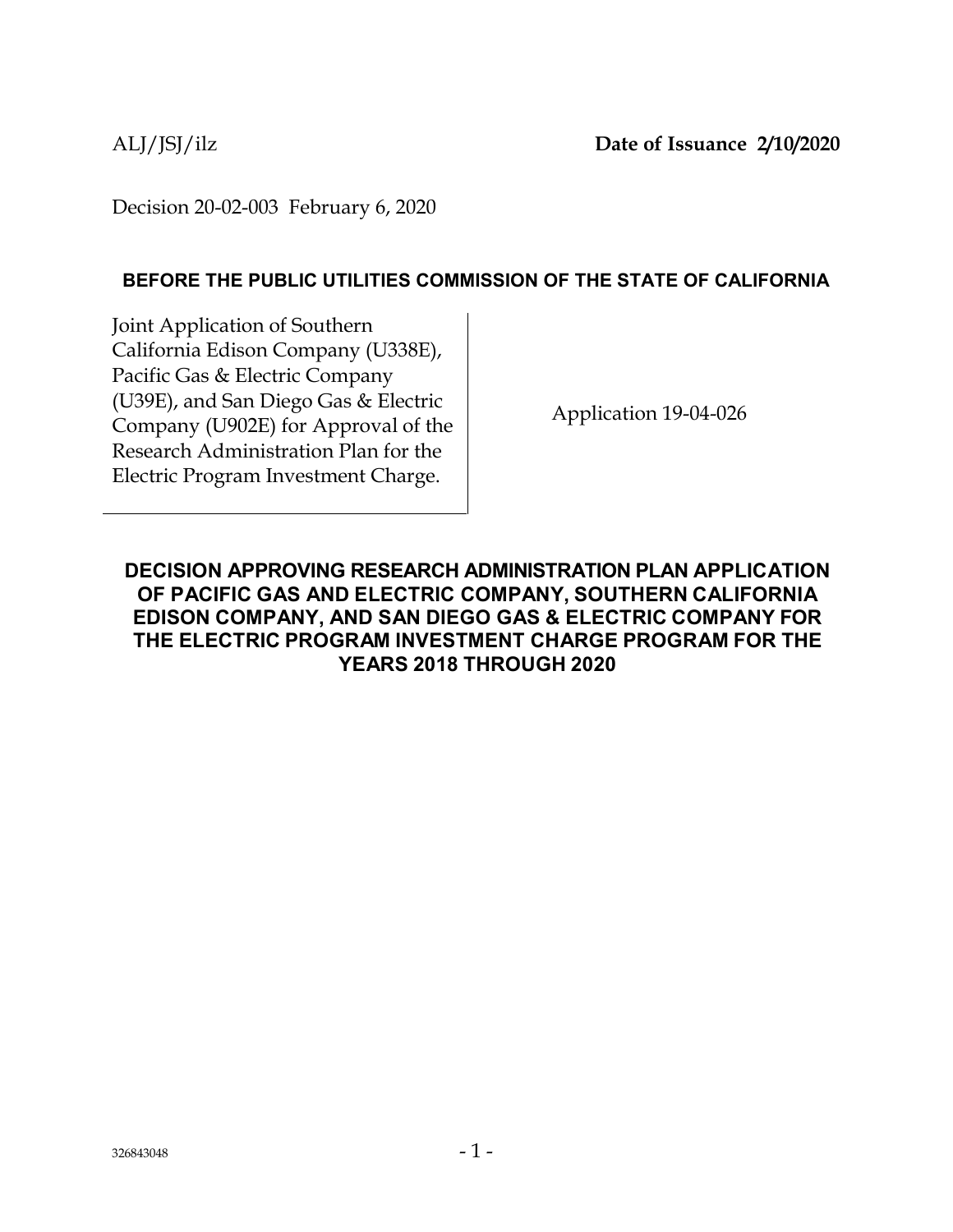# **TABLE OF CONTENTS**

#### **Title Page**

| DECISION APPROVING RESEARCH ADMINISTRATION PLAN                      |    |
|----------------------------------------------------------------------|----|
| APPLICATION OF PACIFIC GAS AND ELECTRIC COMPANY,                     |    |
| SOUTHERN CALIFORNIA EDISON COMPANY, AND SAN DIEGO GAS                |    |
| & ELECTRIC COMPANY FOR THE ELECTRIC PROGRAM INVESTMENT               |    |
| HARGE PROGRAM FOR THE YEARS 2018 THROUGH 2020  Error! Bookmark       |    |
| not defined.                                                         |    |
|                                                                      |    |
|                                                                      |    |
|                                                                      |    |
|                                                                      |    |
|                                                                      |    |
|                                                                      |    |
|                                                                      |    |
| 4.1. The Joint Application is Sufficiently Compliant with the        |    |
|                                                                      |    |
| 4.2. The Joint Application is Sufficiently Compliant with Applicable |    |
| Requirements Found in Commission Decision D.18-10-052 and            |    |
|                                                                      |    |
| 4.2.1. Joint Applicants' Adequate Measures to Address the Evergreen  |    |
|                                                                      |    |
| 4.2.2. Joint Applicants' Adequate Measures to Ensure Stakeholder     |    |
|                                                                      | 24 |
| 4.2.3. SCE's Proposed Replacement Projects Meet the Applicable       |    |
|                                                                      | 26 |
| 4.2.3.1. SCE's Proposed Replacement of the Dashboard Project with    |    |
|                                                                      | 27 |
| SCE's Proposed Replacement of the Meter Project with the<br>4.2.3.2. |    |
|                                                                      | 28 |
| 5.                                                                   |    |
| 6.                                                                   |    |
| 7.                                                                   |    |
|                                                                      |    |
|                                                                      |    |
|                                                                      |    |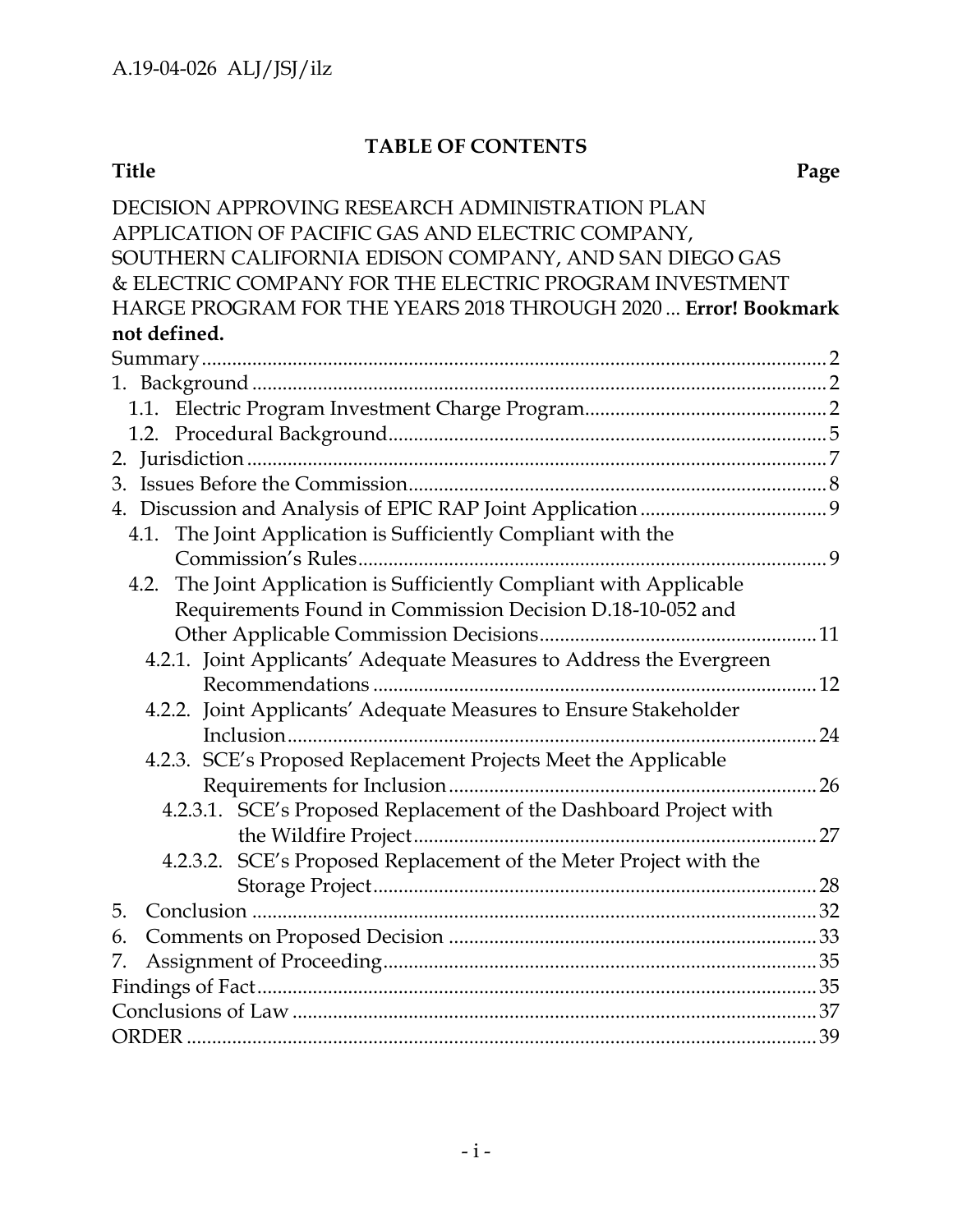# **DECISION APPROVING RESEARCH ADMINISTRATION PLAN APPLICATION OF PACIFIC GAS AND ELECTRIC COMPANY, SOUTHERN CALIFORNIA EDISON COMPANY, AND SAN DIEGO GAS & ELECTRIC COMPANY FOR THE ELECTRIC PROGRAM INVESTMENT CHARGE PROGRAM FOR THE YEARS 2018 THROUGH 2020**

#### <span id="page-2-0"></span>**Summary**

This decision approves the Research Administration Plan (RAP) application of Pacific Gas and Electric Company (PG&E), Southern California Edison Company (SCE), and San Diego Gas & Electric Company (SDG&E) (collectively, the Joint Applicants) for the Electric Program Investment Charge Program (EPIC) for the years 2018 through 2020. As a result of this decision, PG&E, SCE, and SDG&E are entitled to encumber, commit, and spend the entireties of all monies authorized to each pursuant to EPIC for the years 2018 through 2020. We also find that the Joint Applicants' RAP is sufficient but that alternative administrative structures should be considered for any future EPIC funding cycles. This decision also entitles SCE to modify its 2018-2020 EPIC application projects by withdrawing its Reliability Dashboard Tools project and replacing it with a Wildfire Prevention & Resiliency Technology Demonstration project, and by withdrawing its Beyond The Meter Phase 2 project and replacing it with a Beyond Lithium-Ion Energy Storage Demonstration project.

This proceeding is closed.

#### <span id="page-2-1"></span>**1. Background**

### <span id="page-2-2"></span>**1.1. Electric Program Investment Charge Program**

The Electric Program Investment Charge Program (EPIC) is an energy innovation funding program established under the authority of the California Public Utilities Commission (Commission). Organized around three program areas — Applied Research and Development (R&D), Technology Demonstration and Deployment ( $TD&D$ ), and Market Facilitation  $-$  EPIC seeks to drive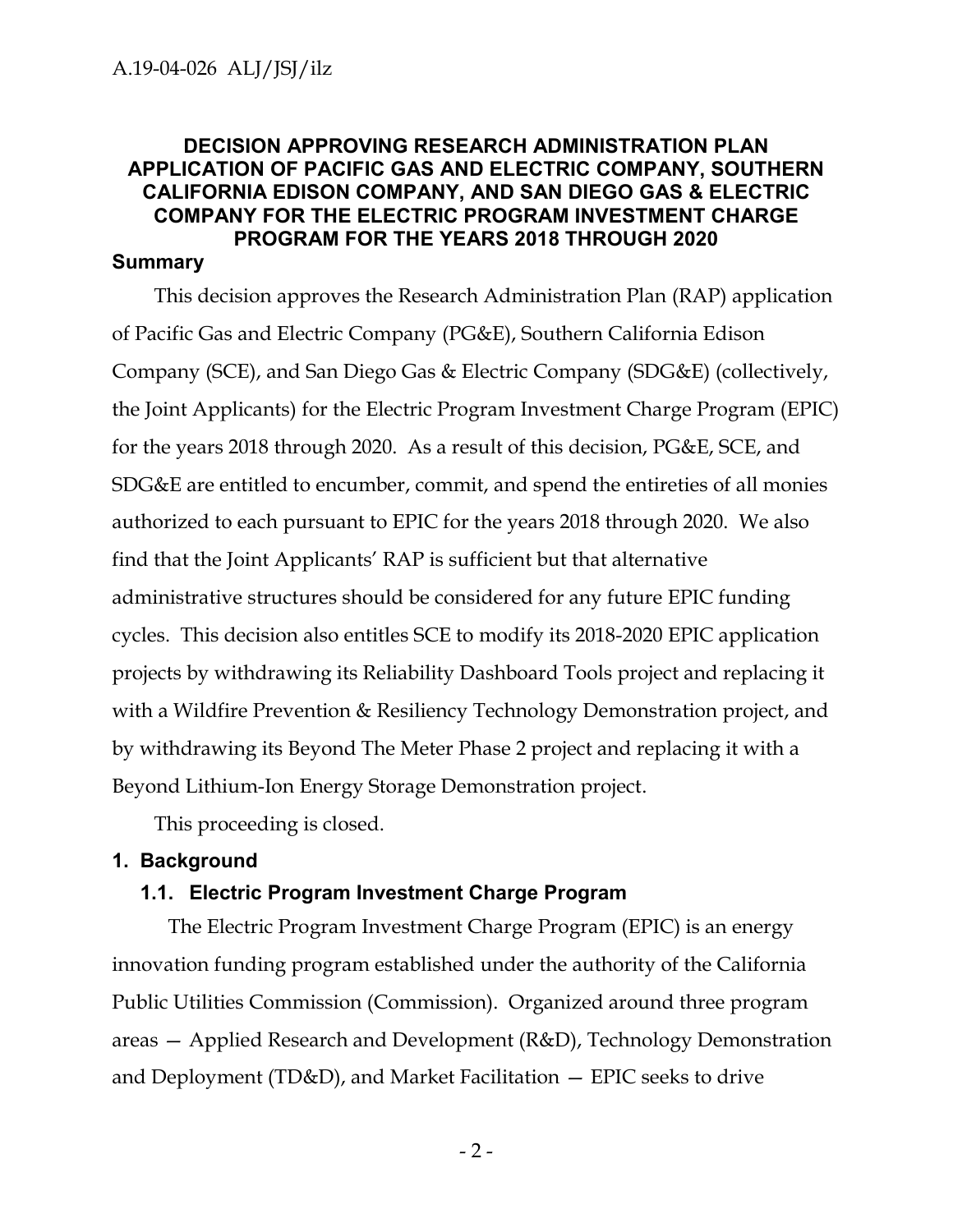efficient, coordinated investment in new and emerging energy solutions. By the end of this investment cycle, EPIC funds will have directly supported investments totaling over \$1.5 billion<sup>1</sup> (additionally, EPIC has attracted significant matching funding).

EPIC investments are funded under the authorization of the Commission pursuant to Decision (D.) 11-12-035. Decision 12-05-037 designated the California Energy Commission (CEC), and designated Pacific Gas and Electric Company (PG&E), Southern California Edison Company (SCE) and San Diego Gas & Electric Company (SDG&E) (collectively, the Joint Applicants), as the administrators of the program.2 The program has three triennial periods, which have run 2012-2014, 2015-2017, and 2018-2020 (also known respectively as EPIC I, EPIC II, and EPIC III).

The Commission is required to conduct a public proceeding in each triennial period, to review and approve the investment plans of each EPIC administrator. This review and approval process helps ensure coordinated public interest investment in clean energy technologies and approaches. The last such review was finalized in D.18-10-052.

Decision 12-05-037 had determined that an independent evaluation of the Program should be conducted in 2016, and outside contractor Evergreen Economics (Evergreen) completed that evaluation in 2017. The Evergreen Evaluation Report reached several key findings:<sup>3</sup>

<sup>1</sup> D.18-10-052 at 3.

<sup>2</sup> CEC administers 80% and PG&E, SCE, and SDG&E administer 20% of the total EPIC funding (D.18-01-008 at 4).

<sup>3</sup> D.18-10-052 at 145, Finding of Fact 6. A summary of the Evergreen evaluation recommendations is found in Appendix B of D.18-10-052, and the entirety of the Evergreen Evaluation Report is referenced in footnote 6 of D.18-10-052.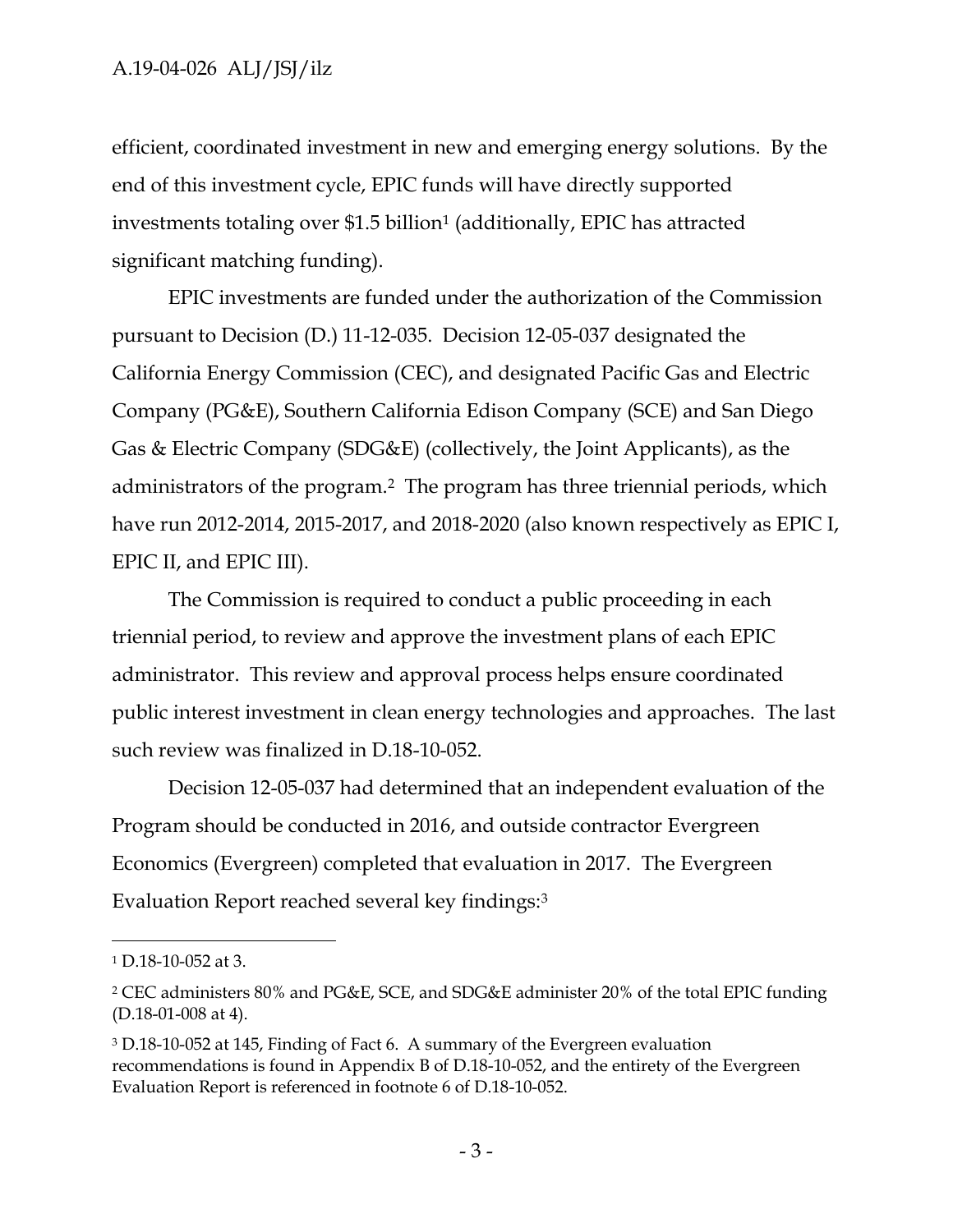- The EPIC administrators are in compliance with the *letter* of EPIC program requirements, but could better fulfill the *spirit* of some requirements;
- Each project in the EPIC project portfolio is meeting its objectives, but it is unclear if the portfolio as a whole is optimized;
- There is a need to prioritize among EPIC's many objectives;
- There is a need to supplement the administrative structure by convening an independent body to coordinate, facilitate and lend technical expertise; and
- The utility administrators, while technically in compliance with program requirements, could improve upon information sharing and stakeholder engagement.

To remedy the situation where the utilities' administration of their respective EPIC programs falls short of peer program best practices while balancing the need to avoid disruptive changes during the current investment cycle, D.18-10-052 required the Joint Applicants to file a joint Research Administration Plan (RAP) to set forth their responses to "immediately develop and implement reasonable process improvements that are responsive"<sup>4</sup> to specific Evergreen's findings and recommendations, as identified in D.18-10-052 Appendix A. Decision 18-10-052 further stated that the Joint Applicants "shall not encumber or otherwise commit to spend one-third of their 2018-2020 EPIC funding allocation until they are authorized to do so by a subsequent decision that addresses the joint [RAP]."<sup>5</sup>

<sup>4</sup> D.18-10-052 at 147, Finding of Fact 7.

<sup>5</sup> These one-third holdbacks amount to \$16.6M for PG&E, \$13.6 for SCE, and \$2.9M for SDG&E (Joint Response to Administrative Law Judge's Ruling Requiring Joint Applicant Responses to Questions at D1-D3).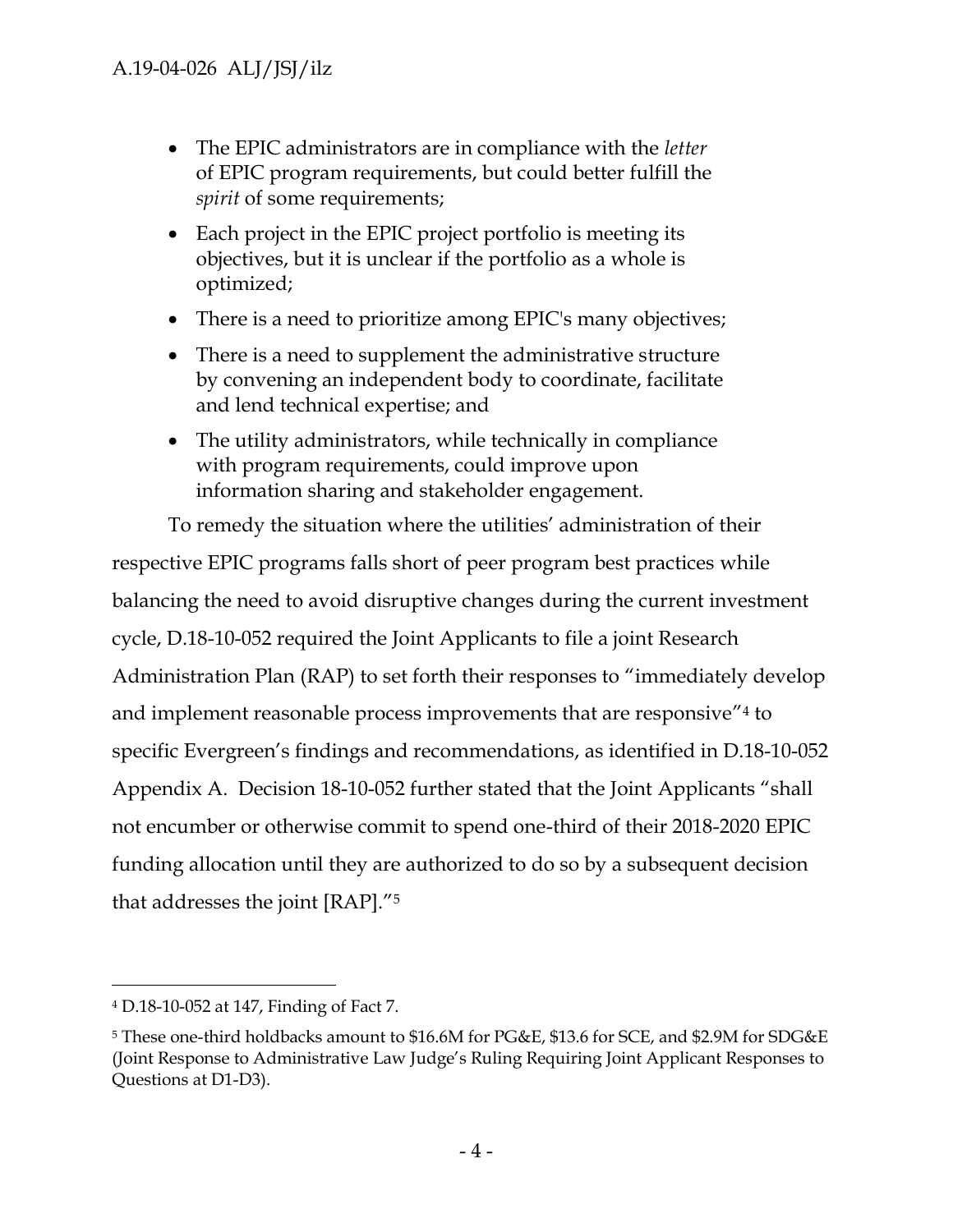Pursuant to D.18-10-052, this RAP proceeding is intended to expressly review the Joint Applicants' administrative program responses to Evergreen's evaluation recommendations, and thereby determine whether the Joint Applicants should now be entitled to the remaining one-third of their 2018-2020 EPIC funding applications. We also note that we have recently opened Rulemaking (R.) 19-10-005 to consider the future of EPIC funding and other programmatic considerations, and several of our conclusions herein will be relevant to that rulemaking.

#### <span id="page-5-0"></span>**1.2. Procedural Background**

 $\overline{a}$ 

On April 23, 2019, <sup>6</sup> the Joint Applicants filed their Joint Application for approval of their EPIC RAP plan. The Joint Application asserted that it complied with D.18-10-052, Section 3.3.2, requiring the approval of a joint RAP application. The Joint Application detailed the Joint Applicants' engagement and collaboration efforts, responses to the Evergreen recommendations, and identified SCE's proposed modifications to its 2018-2020 investment plan.

On June 3, 2019, the Public Advocates Office (Cal Advocates) filed its Protest. It asserted that the issues to be considered included whether the Joint Application was procedurally sufficient under the Commission's Rules of Practice and Procedure (Rules); whether the Joint Application addressed and reasonably sought to implement the Evergreen recommendations; and, whether the Joint Applicants should each be entitled to the remaining one-third of their respective 2018-2020 EPIC funding applications. On June 13, 2019, the Joint Applicants filed a Response to Cal Advocates' Protest, asserting that the Joint Application complied with D.18-10-052.

<sup>6</sup> While the Joint Application was deemed filed on April 23, 2019, it first appeared on the Commission's Daily Calendar on May 3, 2019.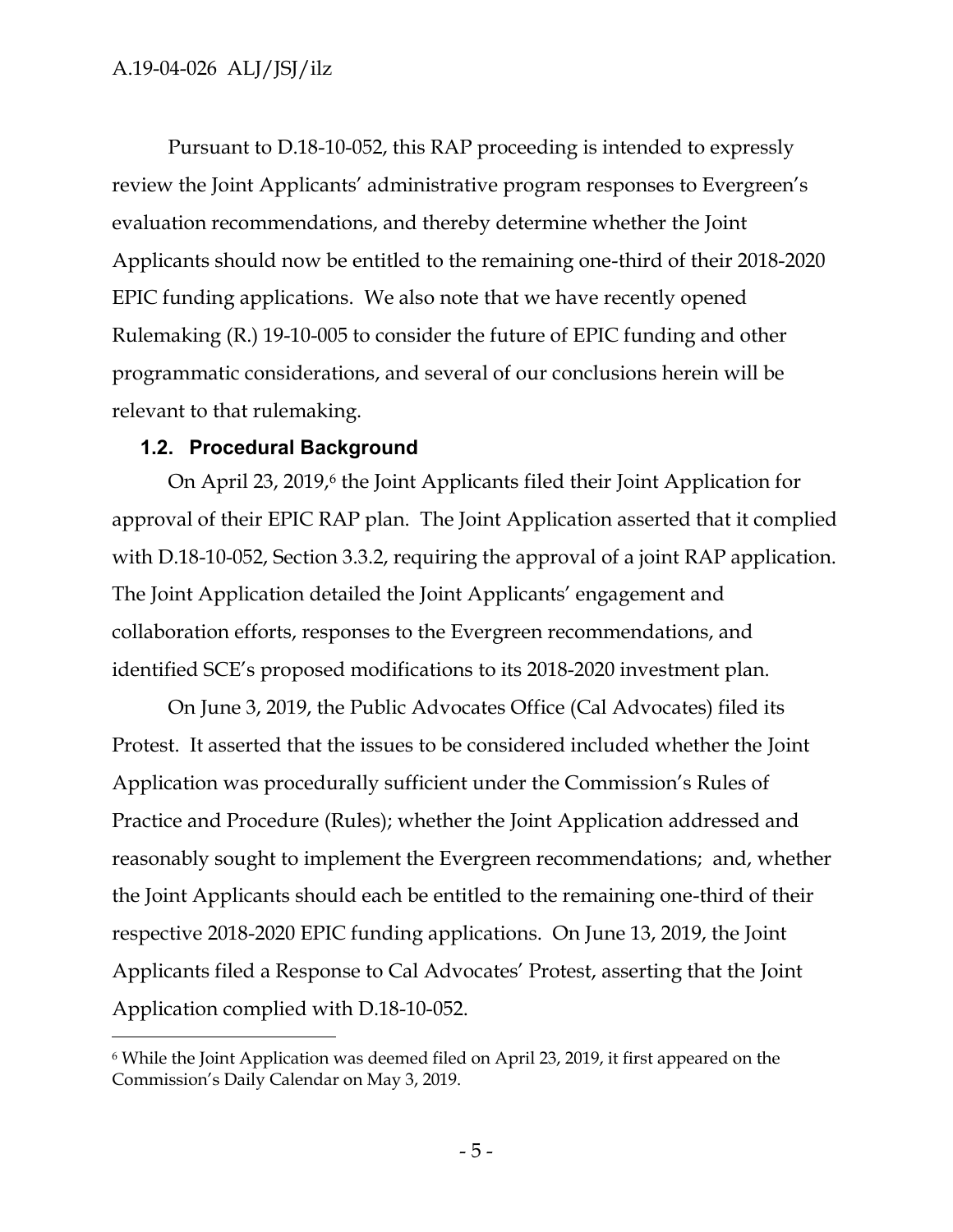On June 3, 2019, the California Energy Storage Alliance (CESA), an industrial trade association involved in energy storage, filed a Response to the Application. It asserted that EPIC is an important program to advance energy innovation. In particular, it sought to support SCE's proposed modification of its EPIC investment plan to study technologies for long-duration energy storage.

On July 1, 2019, the assigned Administrative Law Judge (ALJ) issued a Ruling requiring the parties to file Prehearing Conference (PHC) Statements addressing ten specific questions in addition to submitting a list of proposed scoping issues. On July 9, Joint Applicants and Cal Advocates filed PHC Statements responsive to the ALJ Ruling.7 These PHC Statements were useful in preparing the issues to be discussed at the PHC.

On July 12, 2019, the PHC was held to discuss the proceeding's issues of law and fact, determine the need for evidentiary hearing, and schedule the remainder of the proceeding.

On August 9, 2019, the assigned Commissioner issued a Scoping Memo and Ruling in which the proceeding's issues were identified, the schedule was established, and it was determined that the proceeding did not require an evidentiary hearing as the parties had asserted that party briefings would be sufficient to address the proceeding's issues.8 The Scoping Memo set out an August 30, 2019 deadline requirement for "[a]ll party initial comments addressing scoping issues [to be] filed and served."

Also on August 9, 2019, issued concomitantly with the Scoping Memo, an ALJ Ruling was issued directing the Joint Applicants to file responses to a set of

<sup>7</sup> CESA's PHC Statement did not provide substantive responses.

<sup>8</sup> On July 26, 2019, in response to an oral PHC Ruling, the Joint Applicants moved to file a Supplemental Exhibit (regarding EPIC project accounting): that motion is granted.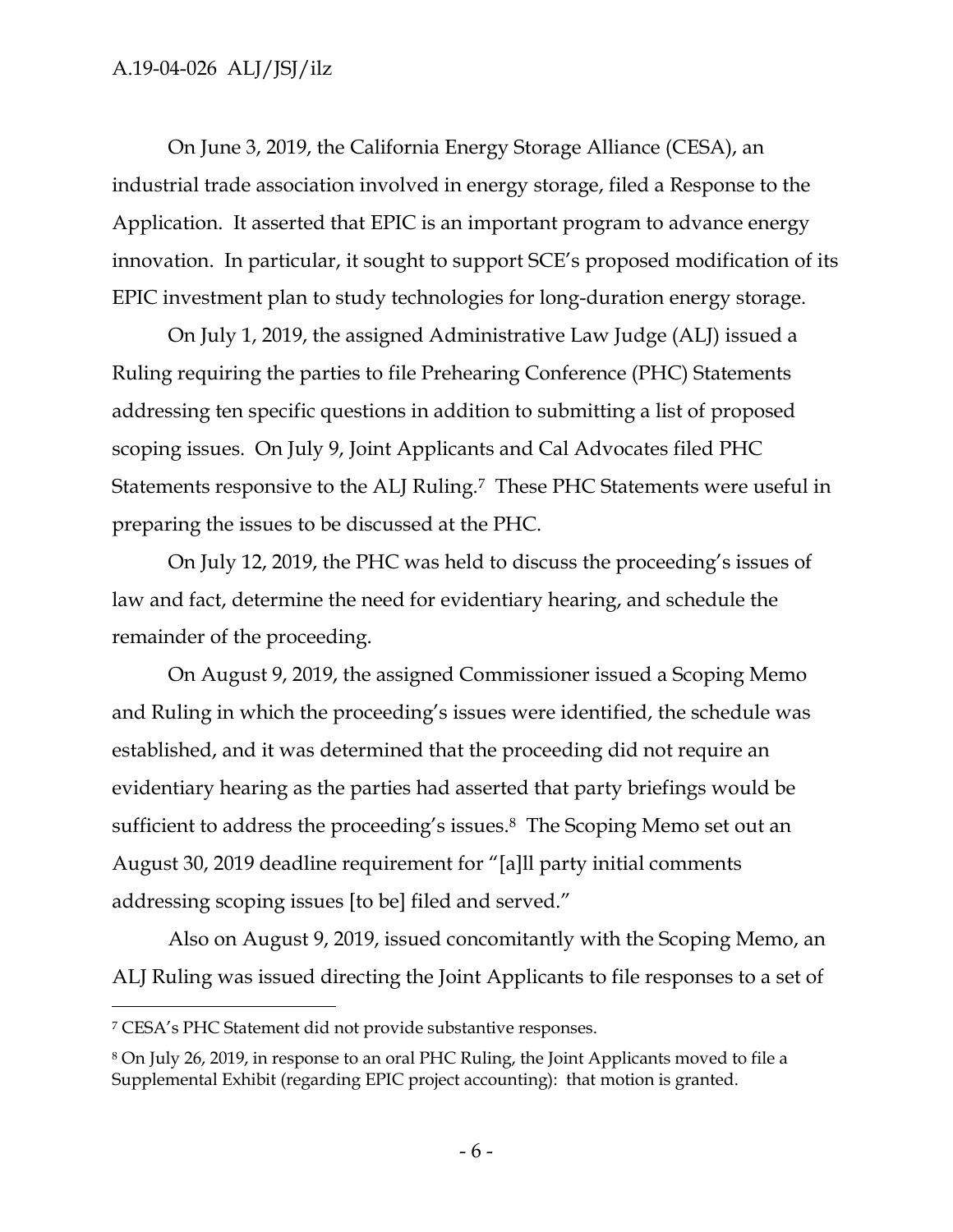questions regarding the Joint Application and regarding their involvement in the EPIC program, and enabling other parties to respond as well.

On August 30, 2019, the Joint Applicants timely filed their Response to the ALJ Ruling. On August 30, 2019, CESA filed its Comments to Scoping Memo and response to the ALJ Ruling. On September 20, 2019, Cal Advocates filed its Comments to the Scoping Memo. On October 4, 2019, the Joint Applicants filed a Reply to Cal Advocates' response. At that time, the matter was deemed submitted.

# <span id="page-7-0"></span>**2. Jurisdiction**

This proceeding is brought subject to the requirements set forth by

D.18-10-052. Therefore, by extension this proceeding's jurisdictional authority is conferred under D.11-12-035, which was the initial proceeding that created the EPIC program. In turn, D.11-12-035 expressly based its jurisdiction on Public Utilities (Pub. Util.) Code § 399.8, which reads in pertinent part as follows:

(a) In order to ensure that the citizens of this state continue to receive safe, reliable, affordable, and environmentally sustainable electric service, it is the policy of this state and the intent of the Legislature that prudent investments in energy efficiency, renewable energy, and research, development and demonstration shall continue to be made.

(b)(1) Every customer of an electrical corporation shall pay a nonbypassable system benefits charge authorized pursuant to this article. The system benefits charge shall fund energy efficiency, renewable energy, and research, development and demonstration.

(2) Local publicly owned electric utilities shall continue to collect and administer system benefits charges pursuant to Section 385.

(c)(1) The commission shall require each electrical corporation to identify a separate rate component to collect revenues to fund energy efficiency, renewable energy, and research,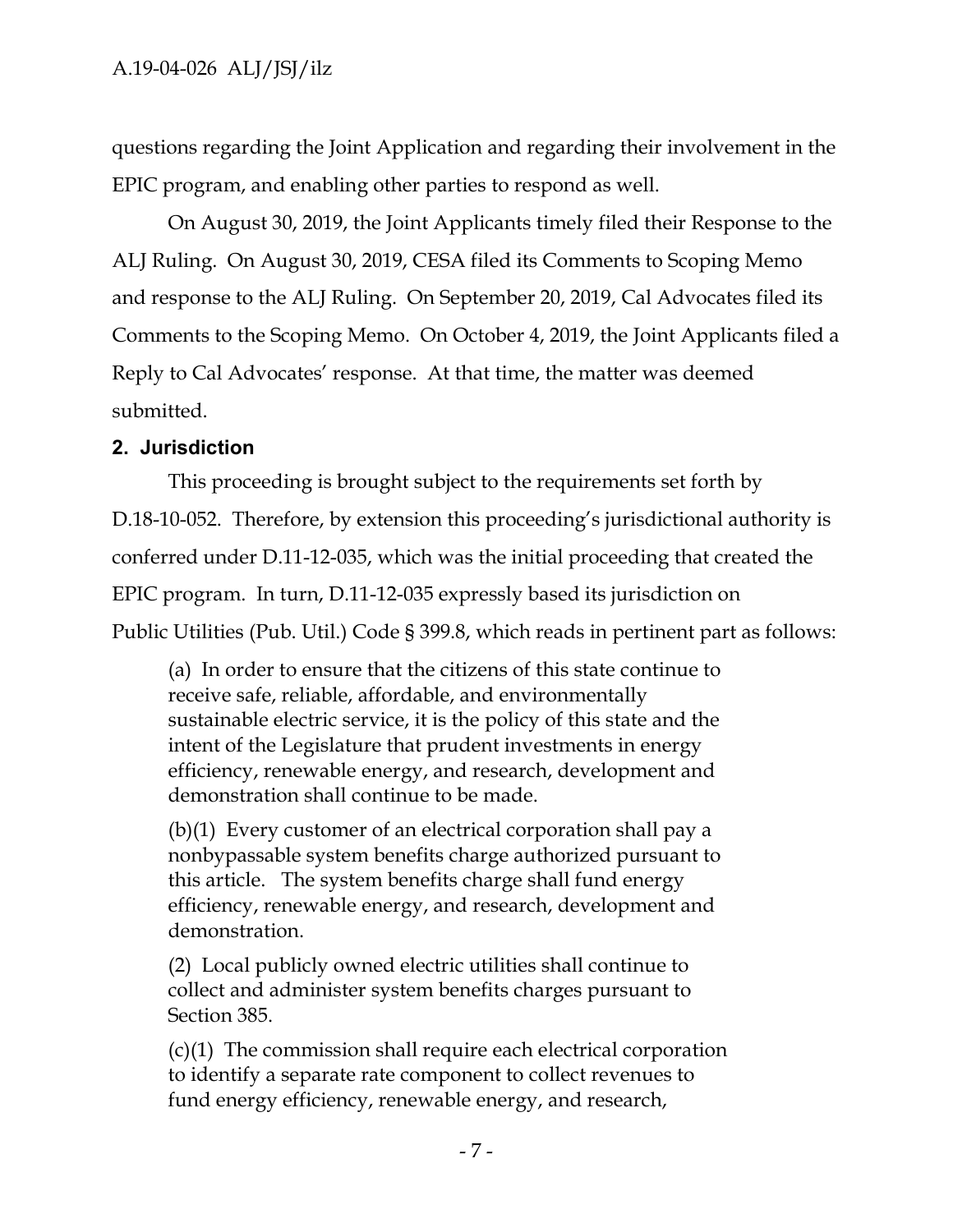development and demonstration programs authorized pursuant to this section…

Lastly, this decision is within the innate authority conferred upon the Commission in Pub. Util. Code § 451 to ensure that "[a]ll charges… received by any public utility, or by any two or more public utilities, for any product or commodity furnished or to be furnished or any service rendered or to be rendered shall be just and reasonable."

### <span id="page-8-0"></span>**3. Issues Before the Commission**

As set forth in the Scoping Memo, the issues to be determined in this proceeding are as follows:

- 1. Does the Application comply with all applicable requirements found in the Commission's procedural rules?
- 2. Does the Application comply with all applicable requirements found in Commission Decision D.18-10-052 and other applicable Commission Decisions?
- 3. Do the replacement projects proposed by SCE meet the applicable requirements found in D.18-10-052 and other application Commission Decisions?

Regarding these issues, in brief, the party positions are as follows:

In combined argument, the Joint Applicants contend their Joint

Application complies with both the form and substance requirements set forth in the Commission's Rules and in D.18-10-052 Section 3.3.2 and Appendix B. <sup>9</sup> By contrast, Cal Advocates contend the Joint Application does not comply with the form and substance requirements set forth in the Commission's Rules and in D.18-10-052.<sup>10</sup>

<sup>9</sup> Joint Application at 2.

<sup>10</sup> Protest of Cal Advocates at 3.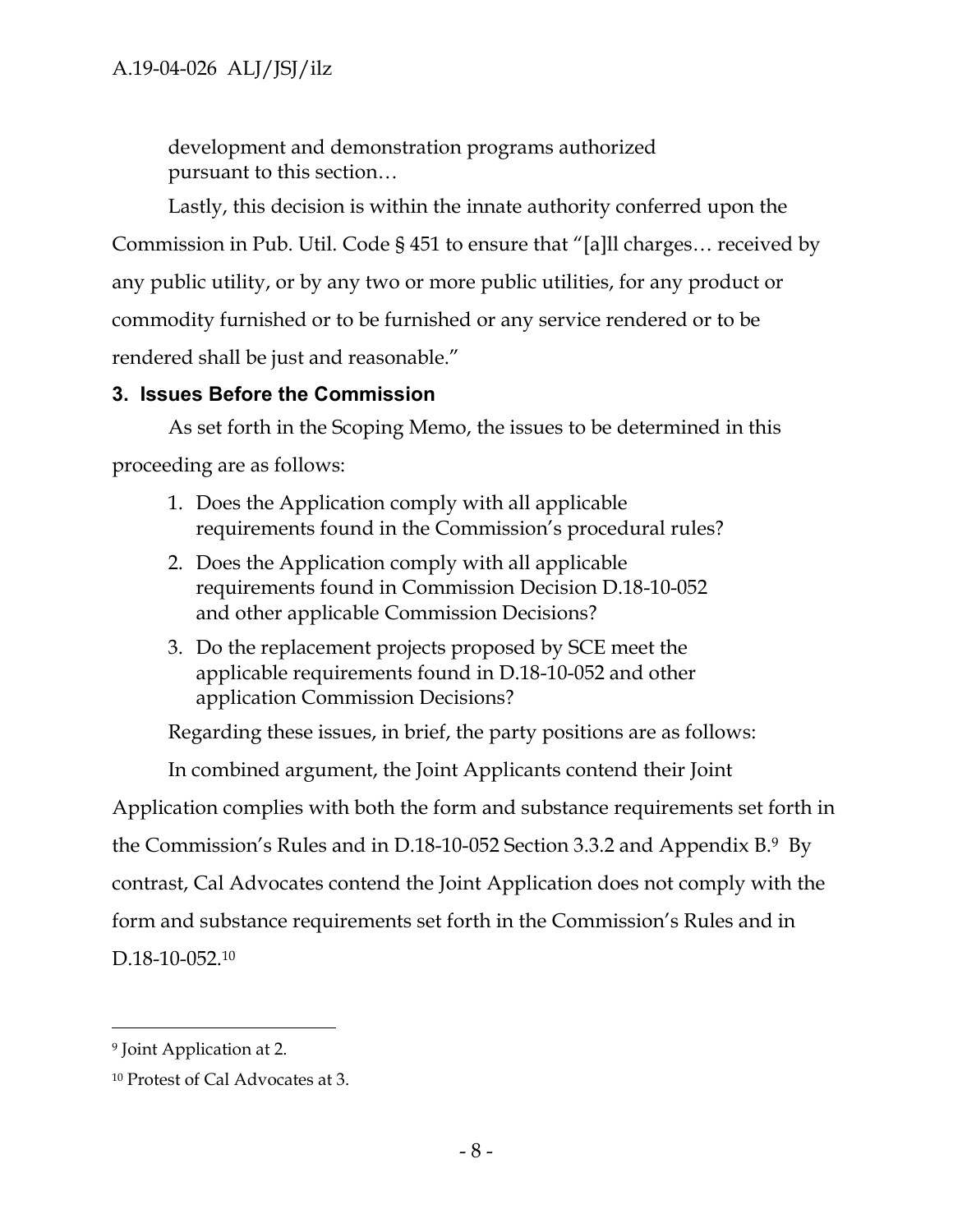Also, SCE contends that the replacement projects it proposes for its EPIC III investment plan comply with Commission decisions as a part of a re-assessment of available commercial products and was made after review of priorities and in communication with other EPIC administrators. 11, 12 Cal Advocates contends that SCE's replacement projects fail to meet the EPIC TD&D definition because SCE attempts to expand that definition beyond pre-commercial technologies and its replacement technologies are themselves commercially available.<sup>13</sup>

# <span id="page-9-0"></span>**4. Discussion and Analysis of EPIC RAP Joint Application**

### <span id="page-9-1"></span>**4.1. The Joint Application is Sufficiently Compliant with the Commission's Rules**

The Joint Application is unusual in that it does not strictly adhere to the conventional formatting for the contents of a ratesetting application. For example, it fails to expressly identify the issues to be considered, need for hearing, or a proposed schedule. In these regards, it does not expressly conform to Rule 2.1.

Joint Applicants argue that the Joint Application is compliant with the Rule 2.1 provision requiring that "[a]ll applications shall state clearly and concisely the authorization or relief sought." Joint Applicants contend that the Joint Application expressly identifies its nature as seeking to comply with the

 $\overline{a}$ <sup>11</sup> August 30, 2019, Joint Responses of Joint Applicants to ALJ Ruling at 12-18.

<sup>&</sup>lt;sup>12</sup> For its part, CESA limits its comments to supporting and joining SCE in the contention that the energy storage replacement project is timely and provides benefits to SCE ratepayers. (August 30, 2019, CESA Comments *passim*.)

<sup>13</sup> Cal Advocates' Comments at 3-7.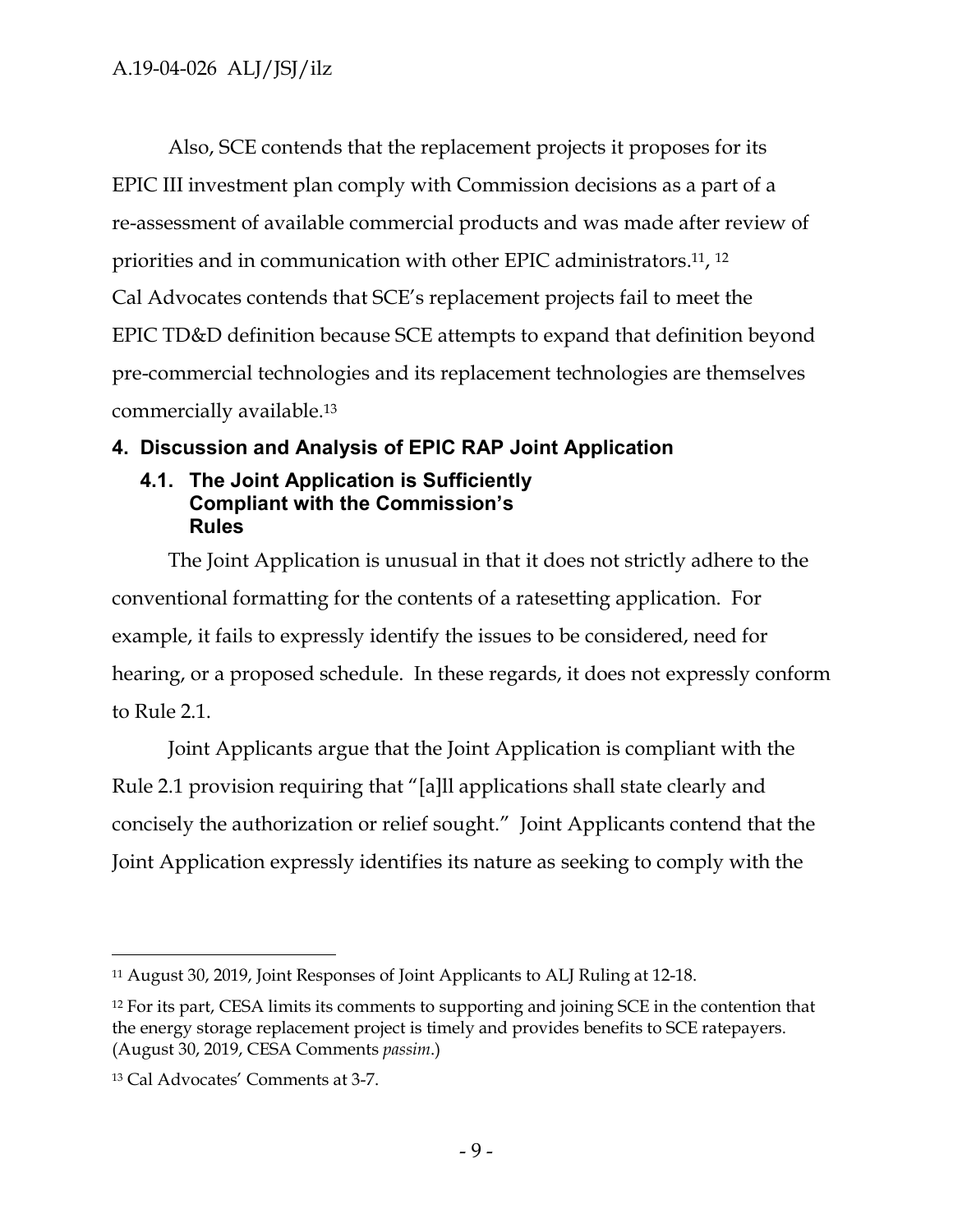directives found in D.18-10-052 Ordering Paragraph 5. Joint Applicants' contention is accepted.

Decision 18-10-052 Ordering Paragraph 5 states that "[Joint Applicants] shall jointly prepare and serve a Research Administration Plan as described in Section 3.3.2 of this decision." Section 3.3.2, in turn, lays out a series of bullet-pointed detailed provisions under the heading "Required Application elements."<sup>14</sup>

The provisions found in Section 3.3.2 are specific beyond the generalized requirements identified in Rule 2.1. This greater specificity, coupled with the unique and particular nature of D.18-10-052 Ordering Paragraph 5, relieves the Joint Applicants of a duty of strict compliance with the Rule 2.1 requirements. While the Commission's procedural review of the Joint Application would have benefited from application conventions such as learning the Joint Applicants' position regarding the need for hearing and a proposed schedule, these issues were in fact identified and discussed at the PHC and were implemented in the Scoping Memo, and therefore the Commission was not without means to fill in the blanks left by the Joint Application.

Consequently, while not ideal, the Joint Application clearly complied with the specificity required under D.18-10-052, and therefore was sufficiently compliant with Rule 2.1.

<sup>14</sup> D.18-10-052 at 39-40.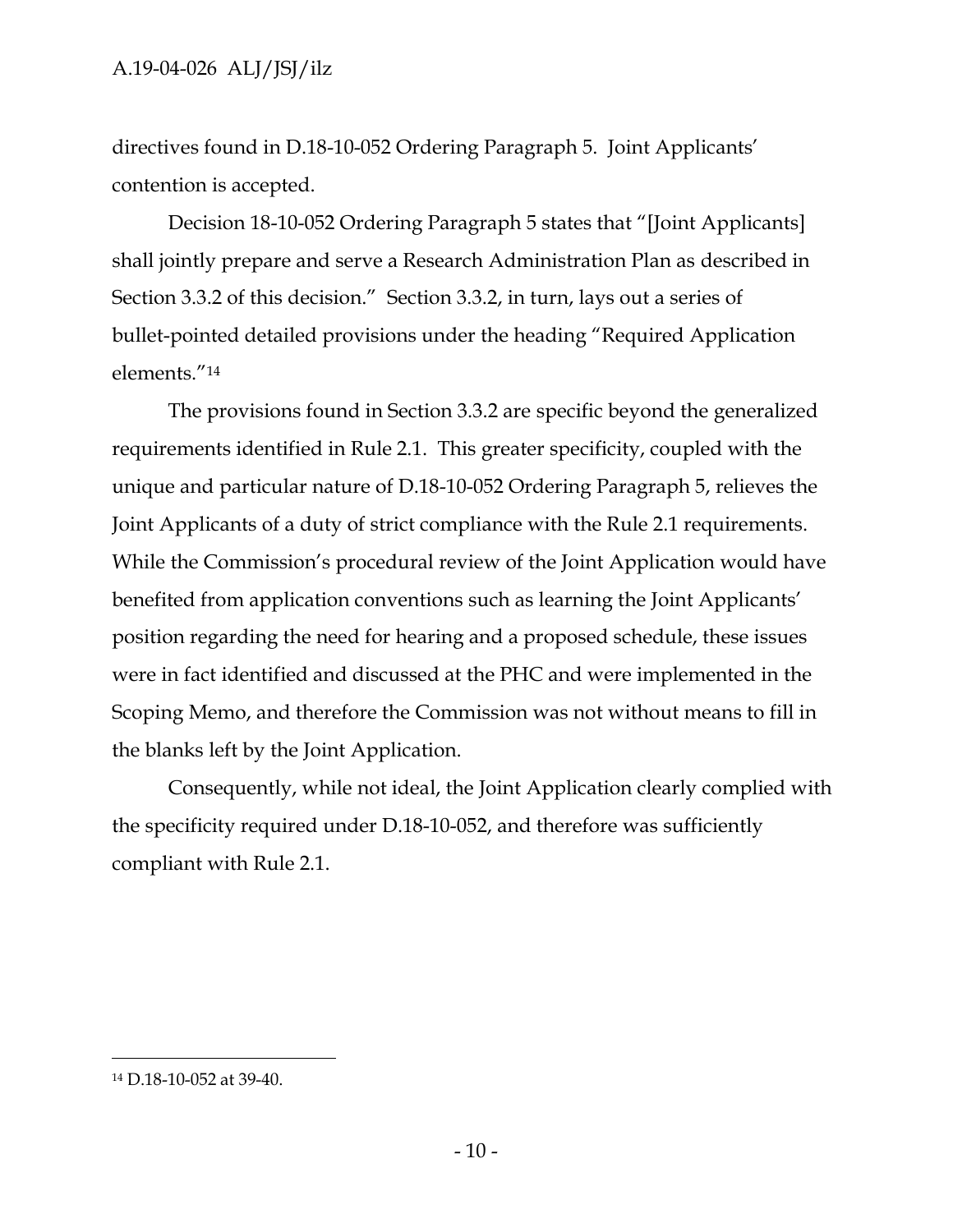### <span id="page-11-0"></span>**4.2. The Joint Application is Sufficiently Compliant with Applicable Requirements Found in Commission Decision D.18-10-052 and Other Applicable Commission Decisions**

The Joint Application's primary task is to comply with D.18-10-052, and more particularly with Section 3.3.2 found therein. As D.18-10-052 framed its concern in part (borrowing from the language of the Evergreen Evaluation), "[t]he EPIC administrators are in compliance with the *letter* of the EPIC program requirements, but could better fulfill the *spirit* of some requirements."<sup>15</sup> (Emphasis as in the original.) Joint Applicants have proposed a series of additional EPIC measures they will undertake in fulfillment of Section 3.3.2's identified "Required Application elements" to ensure improved compliance with the EPIC program, and, with some comment, the Commission accepts the Joint Application as sufficiently compliant in those important regards.

In brief, D.18-10-052 Section 3.3.2 directed the Joint Applicants to submit a joint RAP application detailing the immediate steps each administrator would take to implement the Evergreen Evaluation recommendations that D.18-10-052 required the RAP to address, including proposed tracking and reporting systems, as well as improving stakeholder engagement and transparency throughout the entire investment planning and implementation process. 16 Further, D.18-10-052 directed that the Joint Application must document efforts undertaken to consult with the CEC and conduct workshops with invited stakeholders, including disadvantaged communities (DACs) and peer R&D programs. Lastly, D.18-10-052 directed that any utility seeking to modify any

<sup>15</sup> D.18-10-052 at 6.

<sup>16</sup> D.18-10-052, Appendix B.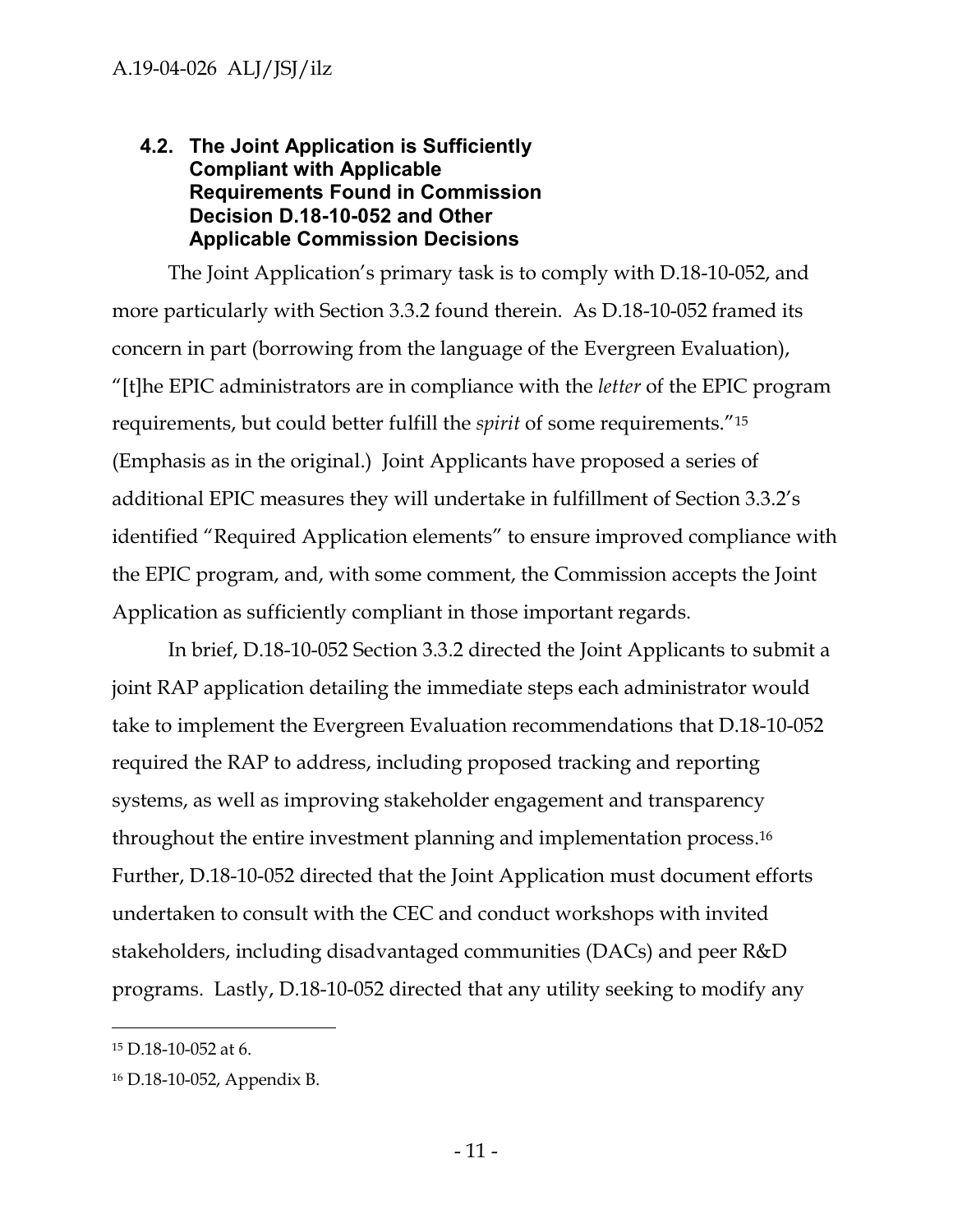recent EPIC investment application project, or to withdraw a project and replace it with another, must explain the necessity and programmatic consistency for doing so.

First, the Joint Application, in conjunction with the Joint Applicants' subsequently-filed information, sufficiently complies with these requirements. Second, the Joint Applicants document their outreach efforts, and explain how they have, and will continue to, improve their administration efforts. Third, SCE provided enough support to justify modifying its prior investment plan application, including replacing certain projects with certain other projects. We recognize the interim improvements the Joint Applicants have made to strengthen the administration of EPIC III for the remaining program cycle. Our remaining concerns about the Joint Applicants' administration warrant further consideration of future program changes.

### <span id="page-12-0"></span>**4.2.1. Joint Applicants' Adequate Measures to Address the Evergreen Recommendations**

A. Recommendation 1a: Justification for non-competitive bidding

Evergreen recommended that administrators should provide more information to justify situations in which they employ non-competitive bidding. More particularly regarding the subject of non-competitive bidding, D.18-10-052 had directed as follows:

[I]f the IOUs include any additional use of non-competitive bidding during the 2018-2020 investment cycle, they should include notification of the Commission in the joint RAP application that they will submit pursuant to this decision. This notification should include the specific justification for its use, the funding amount being directly awarded, the total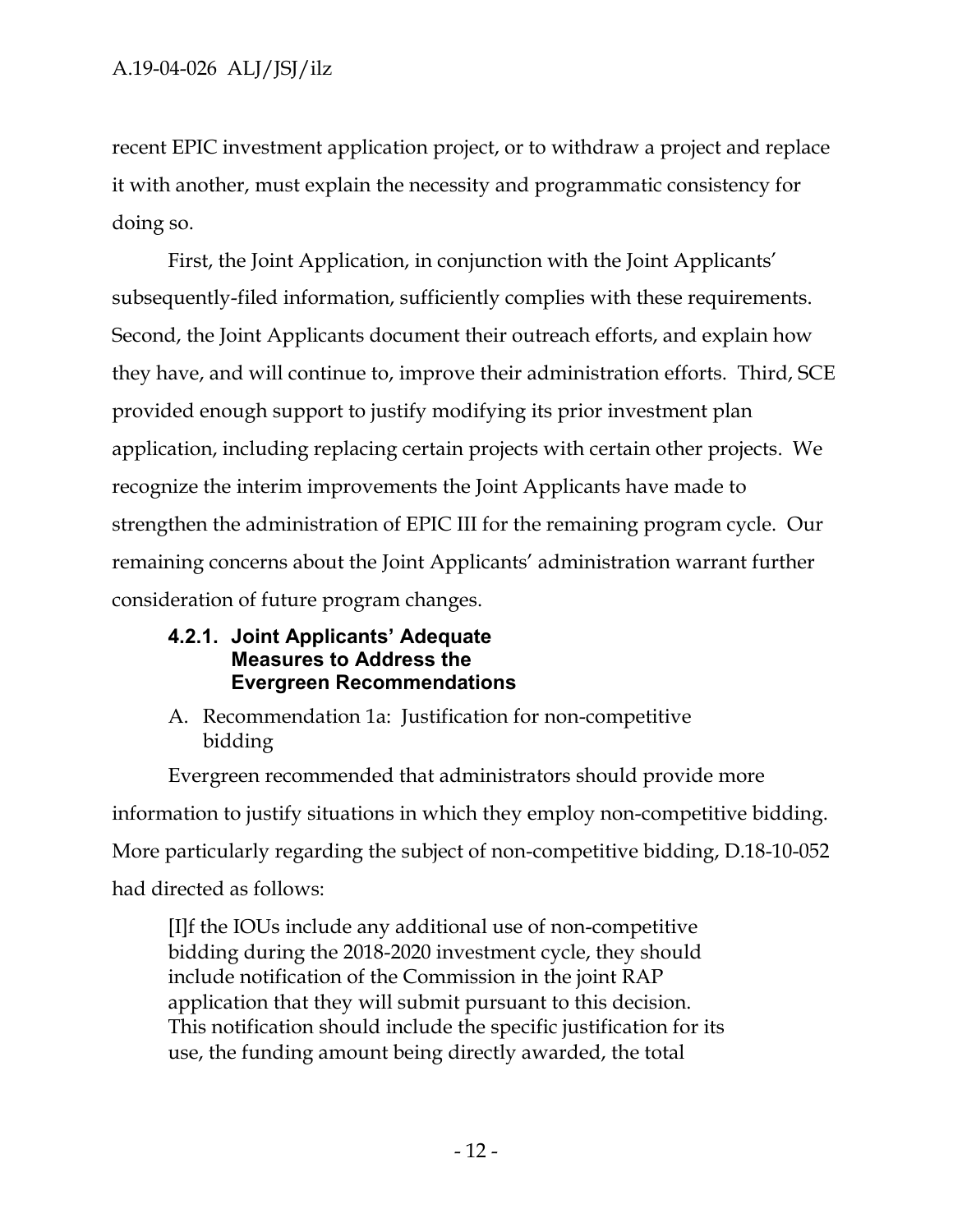project budget, and an overall updated total for direct awards and competitive awards for this investment plan cycle.<sup>17</sup>

In their Joint Application, and bolstered in subsequent filings, the Joint Applicants (responding separately in the Joint Application, and jointly in subsequent filings) indicate that they will provide greater transparency, primarily in the form of Direct Award Request Forms in their respective Annual reports, with explanations regarding the type of work, the reasons for the awards, and the total amount. They will update the project section template accordingly. In so doing, they will each comply with the directives set forth in D.18-10-052, as well as the Evergreen recommendation.

Regarding the threshold for non-competitive bidding, each utility provided a different concept: SCE set its threshold for direct award contracts under \$100,000; PG&E set its threshold for direct award contracts under \$250,000; and SDG&E stated that it employs direct award contracts where "where resources are unique or when the cost of competition is not justifiable due to the small size of the contract envisioned."18 This additional information is sufficient for now, and R.19-05-005 may address the appropriate threshold for requiring competitive bidding and the appropriate threshold for requiring demonstration that only a sole supplier was available for the subject resource.

B. Recommendation 1c: Accounting for non-competitive bidding

Evergreen recommended that administrators should provide more information to enable the Commission to readily understand the percentage of EPIC funding that was being awarded through non-competitive bidding. In

<sup>17</sup> D.18-10-052 at 23.

<sup>18</sup> Joint Application at 9-10.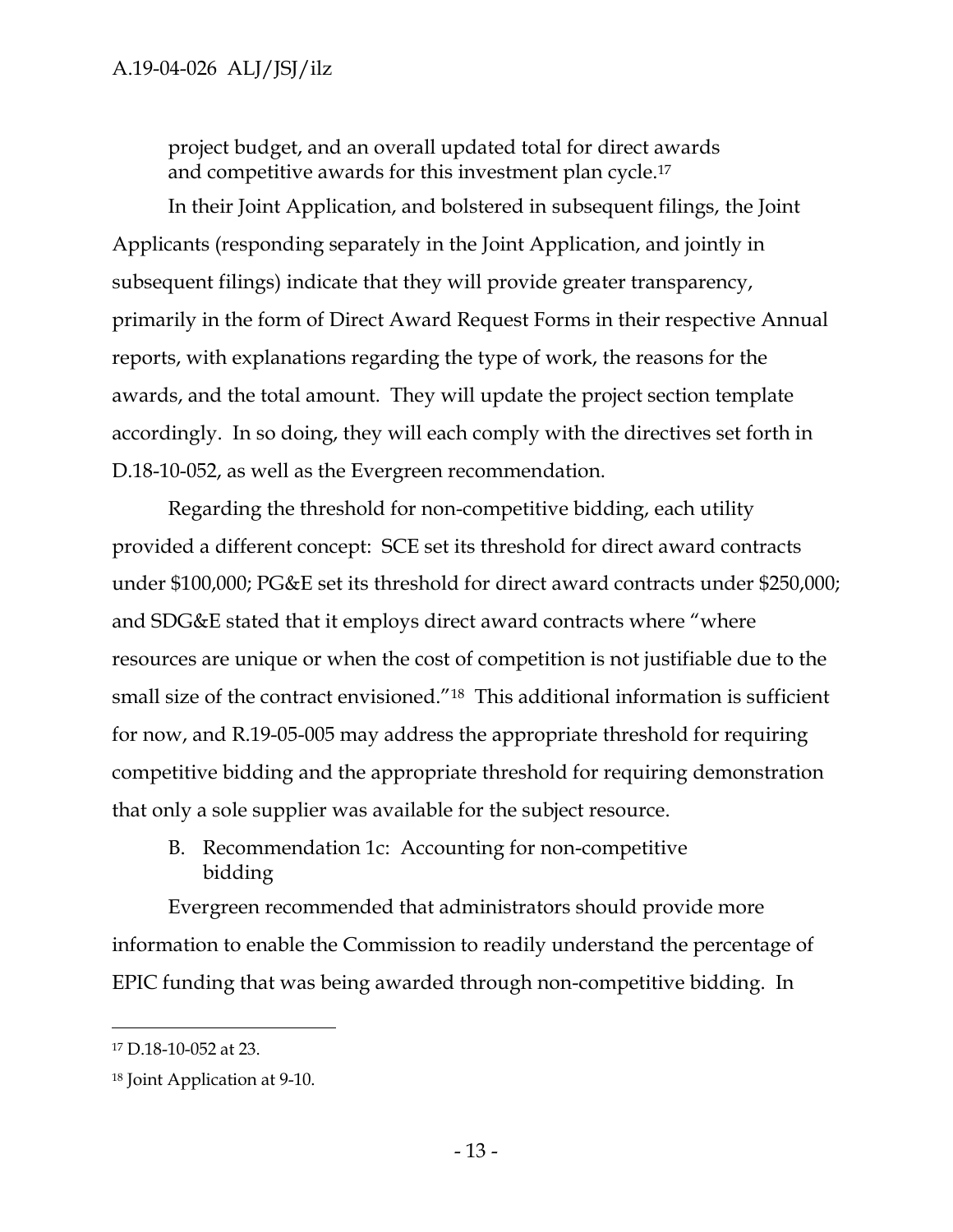#### A.19-04-026 ALJ/JSJ/ilz

their Joint Application, and bolstered in subsequent filings, the Joint Applicants (responding separately in the Joint Application, and jointly in subsequent filings) essentially confirm that they will provide just such accounting as they move forward with their EPIC reporting, by including justification and accounting for sole-source contracts in their annual reports. The Joint Application notes that for spending in the third EPIC triennial, to date this issue only applies to SCE, and SCE supplied a Joint Application Appendix providing this information.

# C. Recommendation 2b: Supporting EPIC policy goals through categorization of projects by technology type and/or policy area

Evergreen recommended that administrators should provide more information to enable the Commission to readily understand the technology type and/or policy area of each proposed administrator project, to ensure the projects were aligned with the Commission's policy goals. In their Joint Application, and bolstered by subsequent filings, the Joint Applicants jointly responded that they would improve and update the project comparison matrix. They proposed that this would be accomplished by mapping projects to policy areas and Commission proceedings and identifying technologies and coordinating these in a matrix with the CEC (*i.e.*, there would be a single centralized administrator database). In their later filings, the Joint Applicants indicated that while they have not yet finalized a draft version of the enhanced matrix, they would solicit the Commission's Energy Division staff for feedback prior to implementation.

While the Joint Applicant administrators' response here reflects incremental improvement, their efforts fell short of our expectation. It seems reasonable for the Joint Applicants to present an enhanced updated project comparison matrix, rather than simply stating their agreement to align the

- 14 -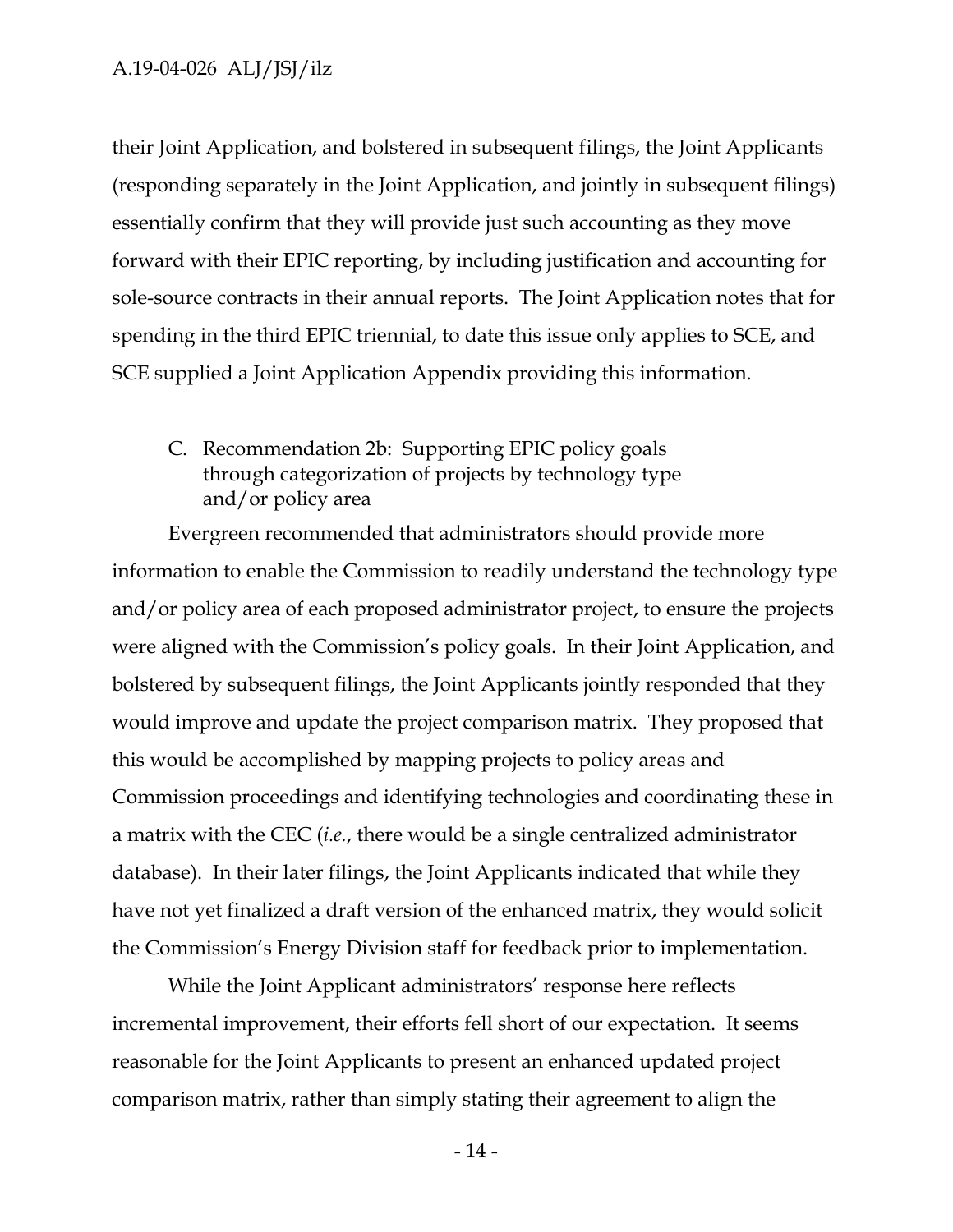#### A.19-04-026 ALJ/JSJ/ilz

reporting categories with the CEC. Further, there does not appear to have been sufficient effort here to go beyond planned improvement to the matrix, which was not the only way administrators could implement improved coordination and alignment. In short, we are disappointed that, given the direction and opportunity to improve in this area, the response was limited and ministerial. We also note that the CEC's Energy Innovation Showcase is already in existence and is a separate effort from that which the Joint Applicants' administrators are obligated to create.

An updated matrix would be useful for avoiding duplications as new solicitations are released and as new projects are initiated for EPIC III. We expect all EPIC administrators to continue working together and genuinely making the efforts to avoid duplication and to maximize their investment coverage across the EPIC portfolio for the remaining program cycle. These efforts to improve the matrix will be a requirement placed upon the Joint Applicants by this decision.

D. Recommendations 2d and 2e: Earlier engagement of stakeholders with more comprehensive information

Evergreen recommended that administrators should engage more stakeholders earlier in the investment planning process (Recommendation 2d), and provide those stakeholders with more comprehensive information regarding their proposed projects (Recommendation 2e). In their Joint Application, and bolstered by subsequent filings, the Joint Applicants (responding separately in the Joint Application, and jointly in subsequent filings) essentially responded that they agreed with each Recommendation, and proposed solutions.

Regarding engaging more stakeholders earlier in the investment planning process (2d), Joint Applicants identified additional channels to share project information prior to a new project launch. However, given that the present

- 15 -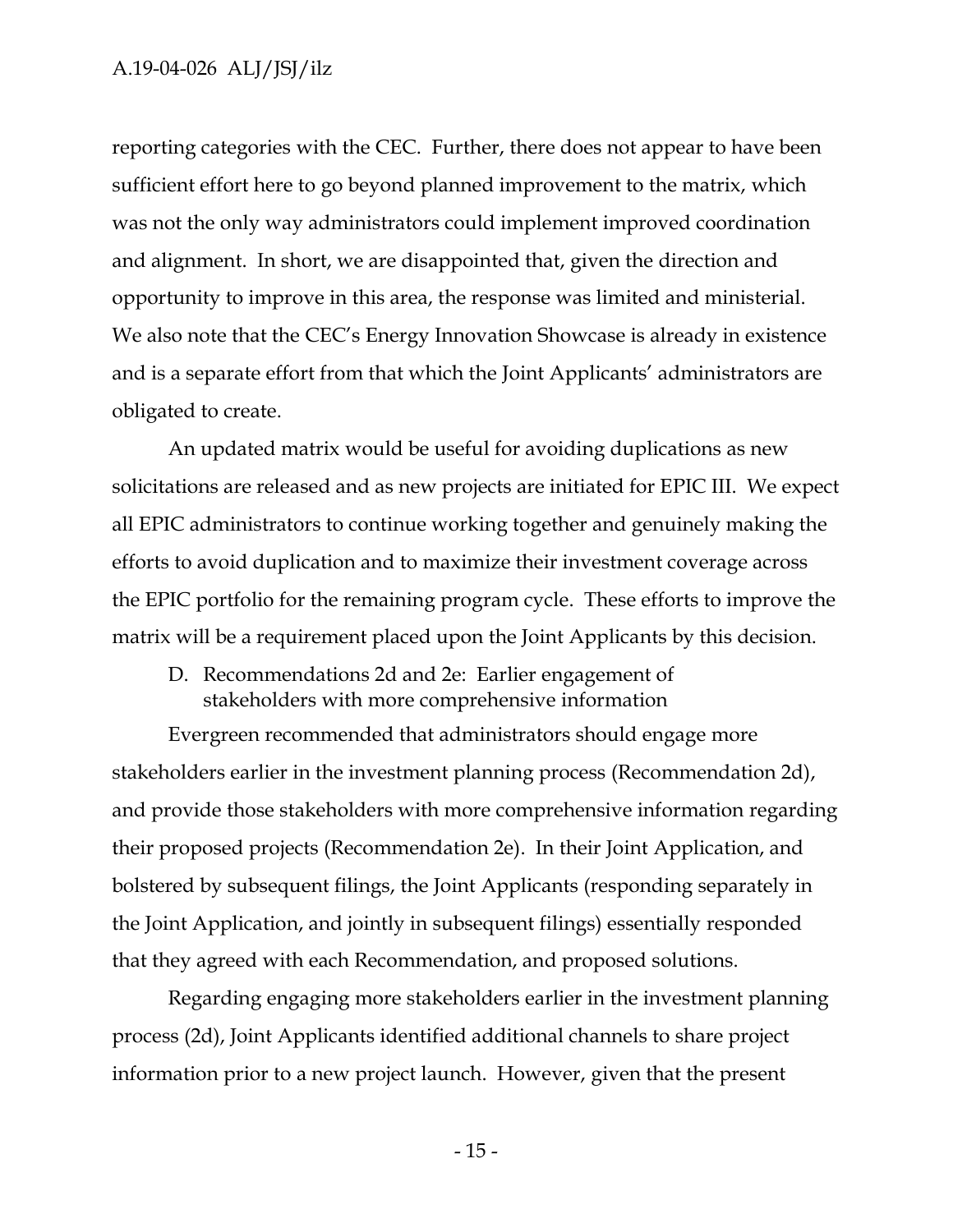investment cycle's planning has passed, applying such measures would be implemented at the outset of a possible future investment cycle. Earlier engagement of more stakeholders must be a generally-applied practice as the Joint Applicants implement their portfolio.

Regarding sharing more information with the public once the investment plan is approved (2e) (also found in D.18-10-052), <sup>19</sup> Joint Applicants identified additional channels to share project progress while projects are in-flight. Joint Applicants affirmed that they would "leverage the valuable feedback received from DAC representatives during the RAP planning process to improve the attendance and participation of future EPIC stakeholder engagements."<sup>20</sup>

In later filings, the Joint Applicants additionally offered that administrators will engage stakeholders with 30 days' notice; will employ mass email-outreach, post event notices on their websites, and use targeted email and phone outreach; and will provide feedback opportunities during and after presentations and up to 30 days after engagements.21 The administrators report they will "socialize the feedback received with their internal project teams and other key project stakeholders."22 Lastly, the Joint Applicants also noted that they will employ Workshop improvements including providing more information on projects in their Workshop materials and soliciting more stakeholder input throughout the Workshops.<sup>23</sup>

<sup>19</sup> D.18-10-052 at 34.

<sup>20</sup> Joint Application at 13.

<sup>21</sup> October 4, 2019, Joint Applicants' Reply.

<sup>22</sup> August 30, 2019, Joint Applicants' Response at 4.

<sup>23</sup> *Ibid.*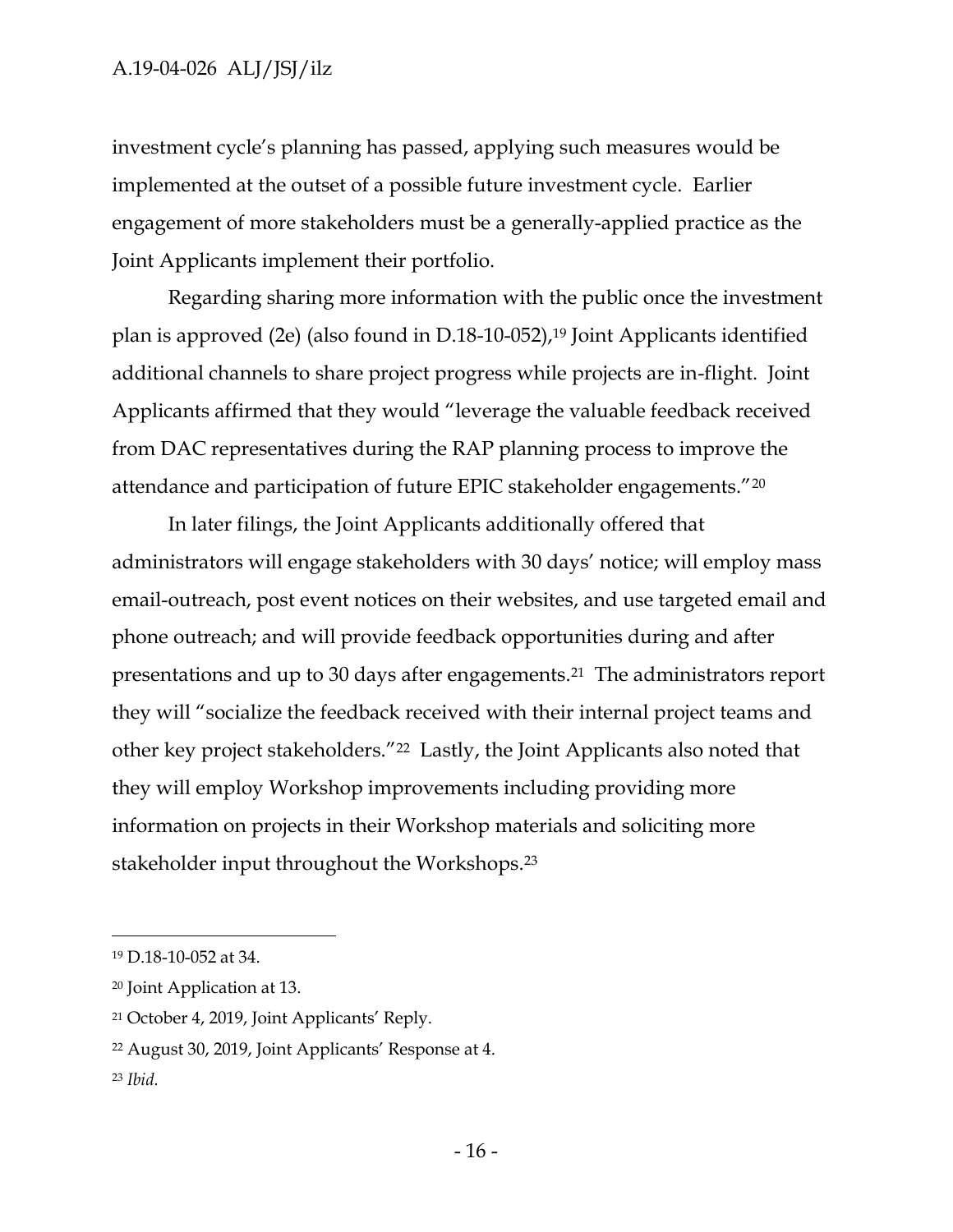We recognize and appreciate that this subject of stakeholder outreach reflects the Joint Applicants' most substantive improvements through the implementation of beneficial changes in line with the spirit of the Evergreen recommendations. Yet, the Joint Applicants still fall short of "best practices." One of the fundamental motivators for improved stakeholder outreach –- the genesis for Recommendation 2e -- was the Joint Applicants' failure to provide sufficiently comprehensive information about what they are planning or how they are handling outside stakeholder responses. The Evergreen Evaluation Report noted as follows:

The EPIC administrators hold stakeholder workshops, document public comments and respond to these remarks in each of their Investment Plans, as required by the CPUC. However, the IOUs do not provide comprehensive information about their draft plans when they conduct stakeholder workshops, and, according to stakeholders, allow little time for input.<sup>24</sup>

Here, while the outreach and engagement process practices are sound, the Joint Applicants still do not make specific commitment regarding the comprehensiveness of the information to be shared, stating that they will access more outreach channels but not committing to sharing more information through those channels. Improved website postings and email outreach will only support informed and engaged stakeholder coordination if they contain relevant, timely, and appropriately technical details for interested stakeholders. For example, this means providing usefully detailed information regarding what a planned project will focus on, what the demonstration approach will be, what types of partner expertise may be needed, et cetera. We expect the Joint Applicants to have

<sup>24</sup> Evergreen Evaluation Report, page 11-9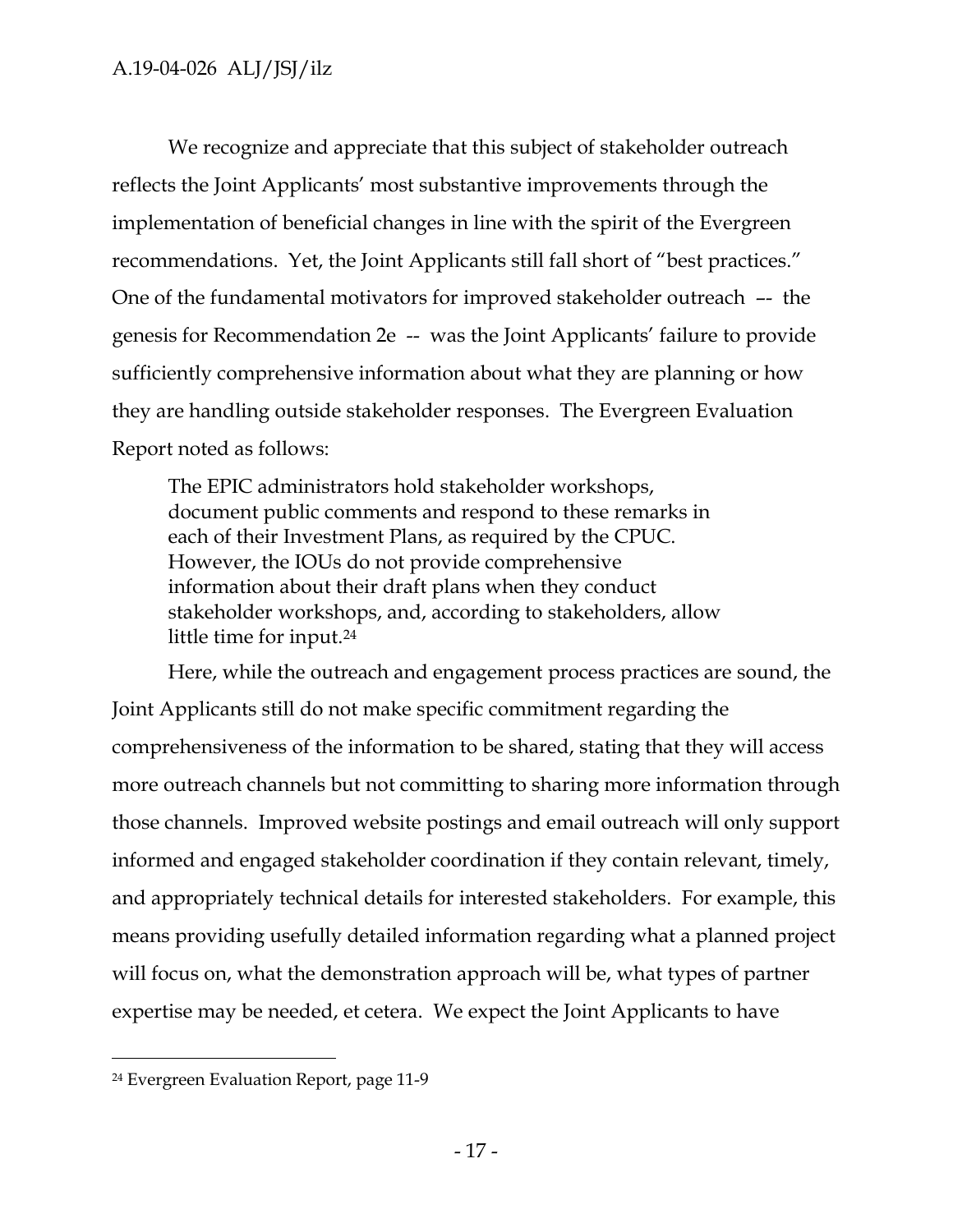provided additional specifics as to the comprehensive information they intend to share.

At this point, more than two years after the release of the Evergreen Evaluation Report, this Commission should not have to be directing this kind of detailed response from the Joint Applicants. In comments to the Proposed Decision, the Joint Applicants note that the RAP included plans to do more stakeholder engagement and share project proposals and budgets one month prior to project launch. Yet that still somewhat misses the point, which is that the utilities lake additional specific commitment about the substance of the EPIC information they will share.

We find the Joint Applicants have identified viable approaches for improving stakeholder engagement and information sharing for the remaining EPIC III implementation. At the same time, we acknowledge they could have done more to expand the reach of the program and to provide additional information relevant to the diverse demographic and varying stakeholder groups in California. This finding is consistent with the direction provided in D.18-10-052 to consider in a future rulemaking how the program engages with stakeholders and shares information in a future rulemaking.

E. Recommendation 3a: More transparent project selection criteria

Evergreen recommended that administrators should develop more transparent project selection criteria, which determine the project areas and the specific projects, and help ensure that these are in alignment with their Investment Plans. In their Joint Application, and bolstered by subsequent filings, the Joint Applicants (responding separately in the Joint Application, and jointly in subsequent filings) essentially responded that they will share project research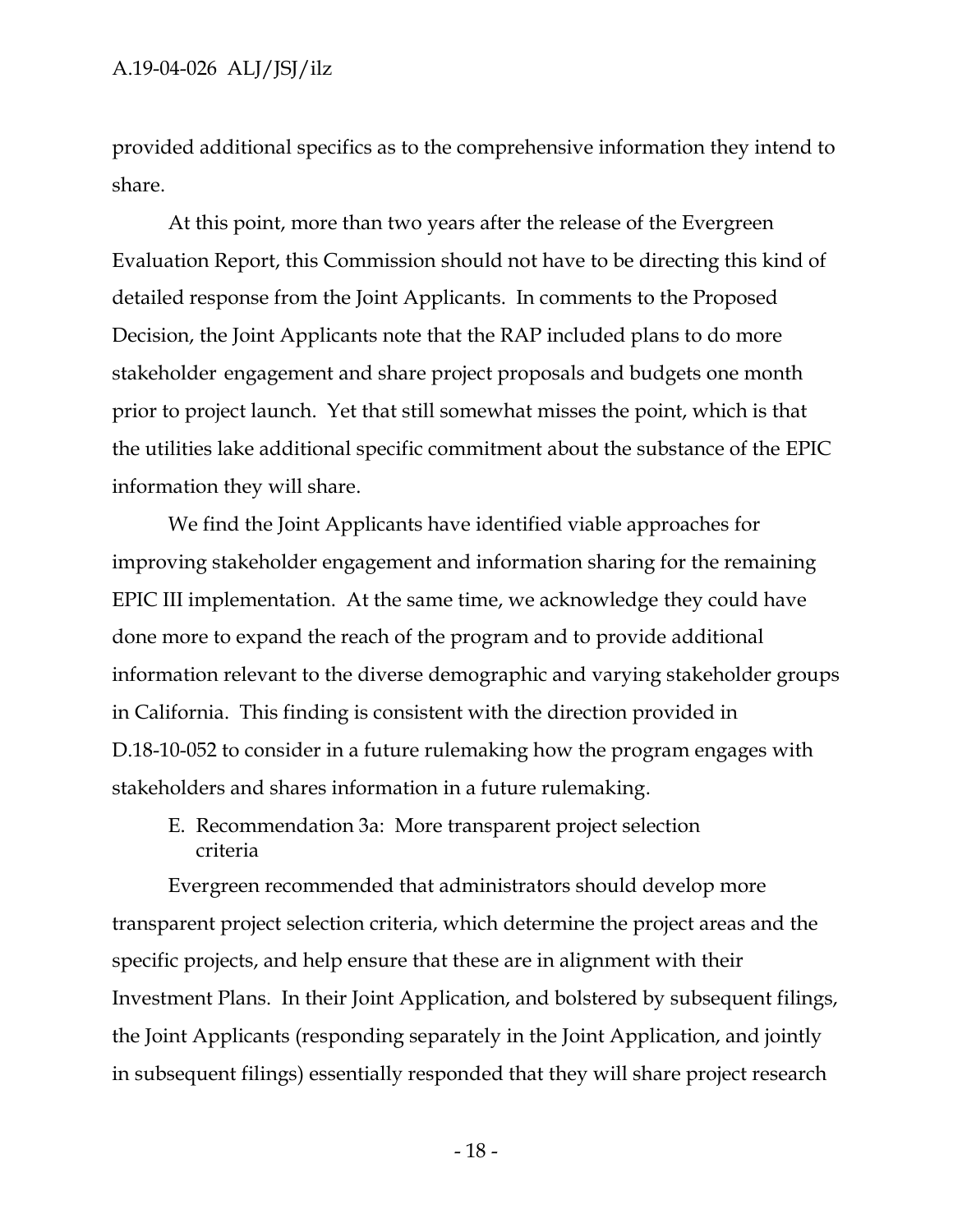### A.19-04-026 ALJ/JSJ/ilz

plans and budgets with the Commission and the public at least one month prior to their launch of such projects, and the administrators will develop a template for sharing plans and budgets. To provide transparency to project selection criteria, Joint Applicants also provided detailed descriptions of their respective project selection process and criteria in their initial applications. In particular, PG&E and SCE presented a Scoring Matrix (Appendix F) and PG&E presented a Business Plan Template for approved projects (Appendix G) for reference.

Further, the Joint Applicants responded to an ALJ Ruling question regarding the details of their stated intention to share their project research plans and budgets with the Commission and the public (and presumably each other). They provided a "Project Template" for use in describing the proposed project, its objective, its technology, and its path to commercialization, as well as its budget and key stakeholders. PG&E responded that it would use the template to share information in pre-launch workshops; SCE would post the information on its EPIC website; and, SDG&E would hold webinars and post these on its EPIC website.<sup>25</sup>

This response, as supplemented by the subsequent filings, is sufficient. The Joint Applicants' solutions should enable other administrators, the Commission, stakeholders, and the public to better understand the proposed projects, their purposes and proposed benefits, their costs, and their possible commercialization. It is expected that the information contained in the respective IOU administrators' initial applications, Scoring Matrix, Business Plan Templates, and Project Templates will become part of a complete database for all

<sup>25</sup> August 30, 2019, Joint Applicants' Response at 5 and Exhibit A.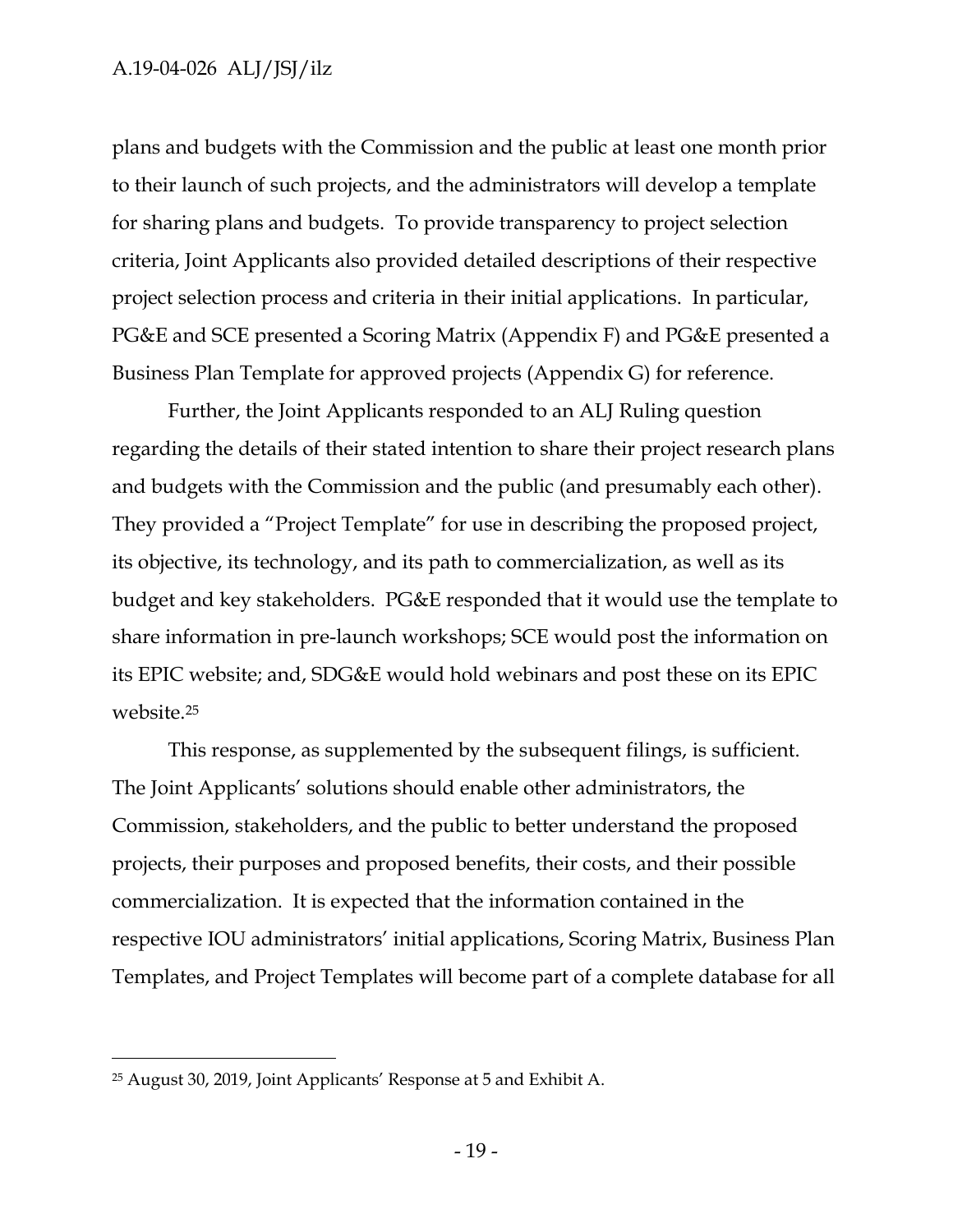EPIC projects. Further, all the information in such documents will be expected to be cross-referenceable where possible.

F. Recommendation 3d: Joint Applicants are to track matching funds for their TD&D Projects

In accordance with D.18-10-052, Joint Applicants were to address this Evergreen recommendation regarding their TD&D projects, which Evergreen had originally addressed to the CEC. In their Joint Application, and bolstered by subsequent filings, the Joint Applicants (responding separately in the Joint Application, and jointly in subsequent filings) essentially responded that they will "enhance their sourcing processes to increase matching funding" and will report on project match funding on their EPIC annual reports.26 More particularly, they agreed to report cost sharing in their bid process as a criterion for contractor selection.27 We find this response to be sufficient as supplemented by the additional filings.

G. Recommendation 4c: Joint Applicants are to quantify project benefits

Evergreen recommended that administrators should quantify the benefits associated with their projects, including detailing the types of data that would be necessary and how it would be collected, the reporting structure for benefit documentation, include appropriate metrics in the project scopes of work, and analyze all of this for closeout and follow-up reports. In their Joint Application, and bolstered by subsequent filings, the Joint Applicants (responding separately

<sup>26</sup> Joint Application at 22.

<sup>&</sup>lt;sup>27</sup> While match funding is not called for as part of the proposed project scoring criteria, the issue of match funding is to be explored in greater detail in our future rulemaking, especially in order to learn more from the small business community regarding the challenges reported by Evergreen. (D.18-10-052 at 49.)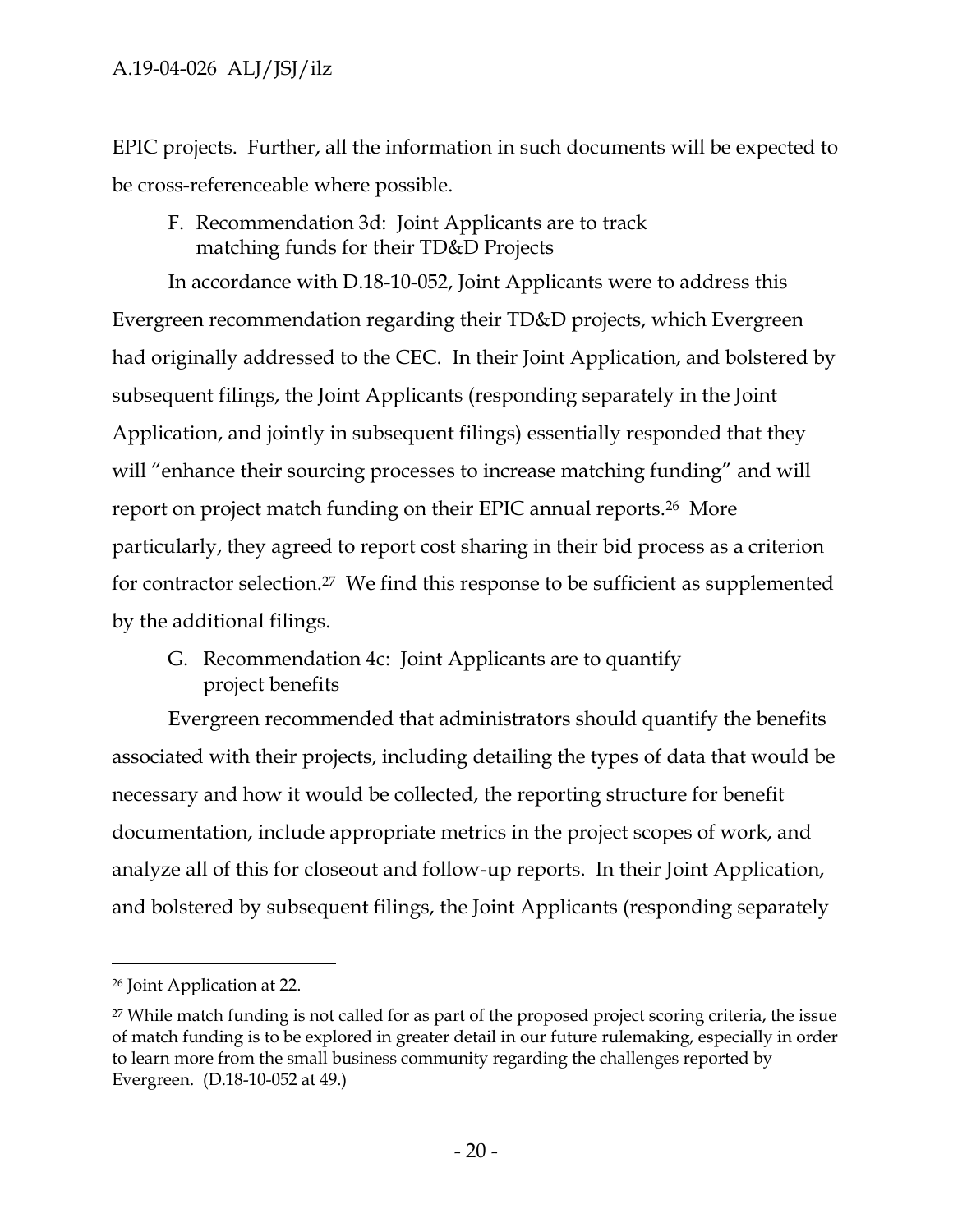### A.19-04-026 ALJ/JSJ/ilz

in the Joint Application, and jointly in subsequent filings) essentially responded that they agreed to do so in their project final reports and EPIC annual reports. Joint Applicant also each described their plans for identifying, collecting, quantifying and reporting benefits metrics. Moreover, the Joint Applicants will "align with the CEC on a set of nine categories to use for consistent mapping and reporting of benefits, which will support the establishment of a joint EPIC database."28 The EPIC database, once established, should provide a uniform structure for facilitating the collection and reporting of project information, including benefits, across the EPIC project universe.<sup>29</sup>

We find the Joint Applicants' response here to be technically compliant. Each utility does describe a process for better tracking of benefits. SCE's response was most complete, stating that "the Project Manager and technical team should attempt to identify and describe the expected benefits and develop a plan for denominating and measuring the benefits during project execution," and goes on to describe this process step by step in detail. But PG&E's response was much more general, referring first to its existing practices (which we have already found insufficient) and then saying "in response to this Recommendation PG&E will also begin to provide forward-looking estimates of potential benefits if the technology deployed in production at scale, as well as

<sup>28</sup> Joint Application at 24.

<sup>&</sup>lt;sup>29</sup> We note that, in accordance with D.18-10-052, a Policy  $+$  Innovation Coordination Group (PICG), is envisioned to "ensure that EPIC investments are optimally aligned with and informed by key Commission and California energy innovation needs and goals" (D.18-10-052 at 84). However, despite that the PICG recently came into existence and is organized by a contractor selected by the Commission's Energy Division to be the PICG Project Coordinator, the PICG does not have all database responsibilities. The PICG Project Coordinator will help develop, organize, and maintain the database itself, but the EPIC administrators will continue to be responsible for accounting for project information, metrics, and benefits.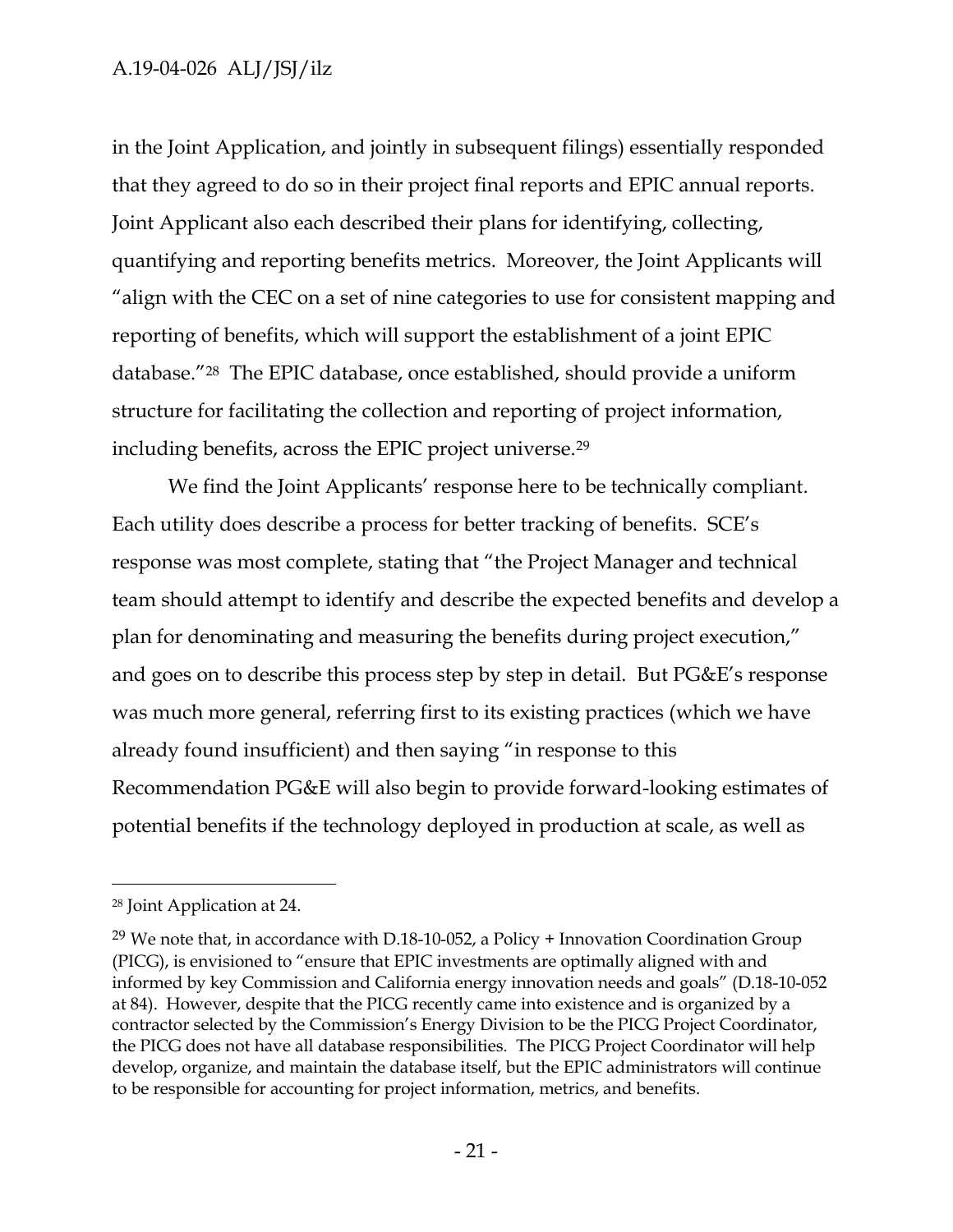quantification of any already realized benefits in its publicly available final reports." SDG&E's response was similarly brief. PG&E and SDG&E noted in comments on the Proposed Decision that their October 4, 2019 comments provided additional detail and asserted that their processes align with SCE's framework for benefits quantification.

While each Joint Applicant provides a general prospective description of what each utility may do to quantify project benefits, none provide an ideal administrative plan. We find the Joint Applicants' response technically compliant, but, we note that the capacity to track and assess benefits is a central administrative requirement, and should be taken seriously and done rigorously.

H. Recommendation 4f: SCE should share project results widely, including at conferences and workshops

Evergreen recommended that SCE should share its project results more widely with interested stakeholders, including delivering presentations at conferences and workshops. In the Joint Application, SCE responded by essentially acknowledging shortcomings, and asserting that it is developing an EPIC communication outreach strategy. It identified conferences and workshops to present its demonstration projects. In Joint Application Appendix D at D-7, SCE provided a list of the planned communications it would undertake throughout 2019 at various national locations.

SCE has complied with this Evergreen recommendation.

I. Recommendation 5c: Identification of completed CEC R&D Projects for possible TD&D projects

Evergreen recommended that the Joint Applicants should identify and review the CEC's completed R&D projects, to determine whether such R&D projects are appropriate for possible TD&D projects. In their Joint Application, the Joint Applicants essentially responded that they agreed, and would meet

- 22 -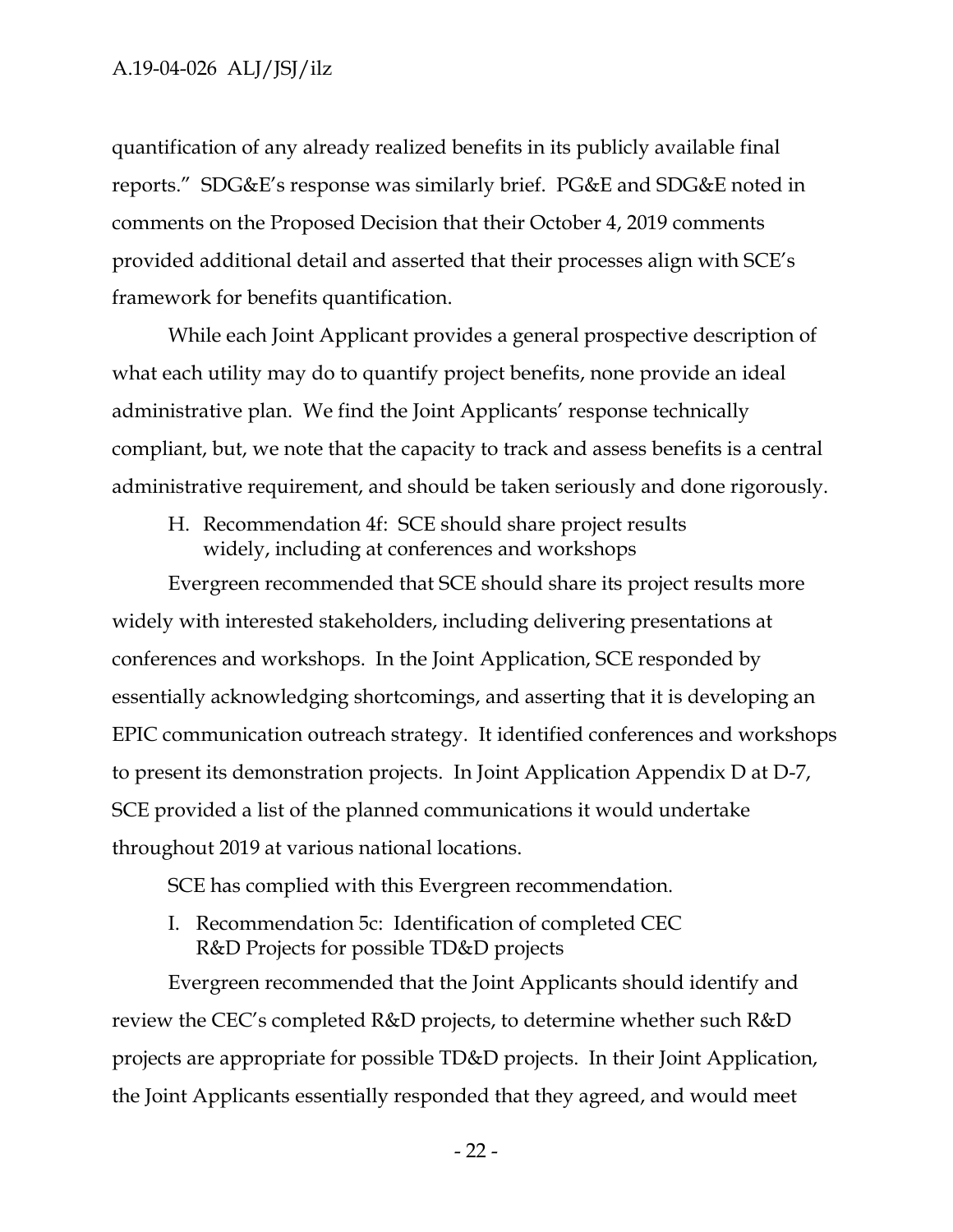regularly with the CEC to identify and prioritize projects that could be considered for inclusion in IOU TD&D portfolio. The proposed process is sufficient.

J. Recommendation 7b: Creation of a centralized database

Evergreen recommended that the Joint Applicants should create a single, centralized database containing all relevant information on active and completed EPIC projects, along with monitoring and quarterly reporting of key performance metrics, to support on-going program evaluation. The Commission adopted this recommendation in D.18-10-052 in different ways: 1) by directing the PICG Project Coordinator to establish a centralized database website where program information can reside; and, 2) by requiring the Joint Applicants to include in this RAP their plans to systematically quantify and report on project benefit metrics.

In their Joint Application, and bolstered by subsequent filings, the Joint Applicants essentially responded that they had worked with the CEC to establish a consensus proposal for the information to be included in such a database. The proposed database would include the following:

- Alignment with the CEC on reporting categories.
- Enhancement of the existing EPIC project comparison matrix.
- Additional data elements to improve project transparency (specifically regarding funding and benefits realized through demonstration).
- Quarterly database update.<sup>30</sup>

<sup>30</sup> Joint Application at 31-32.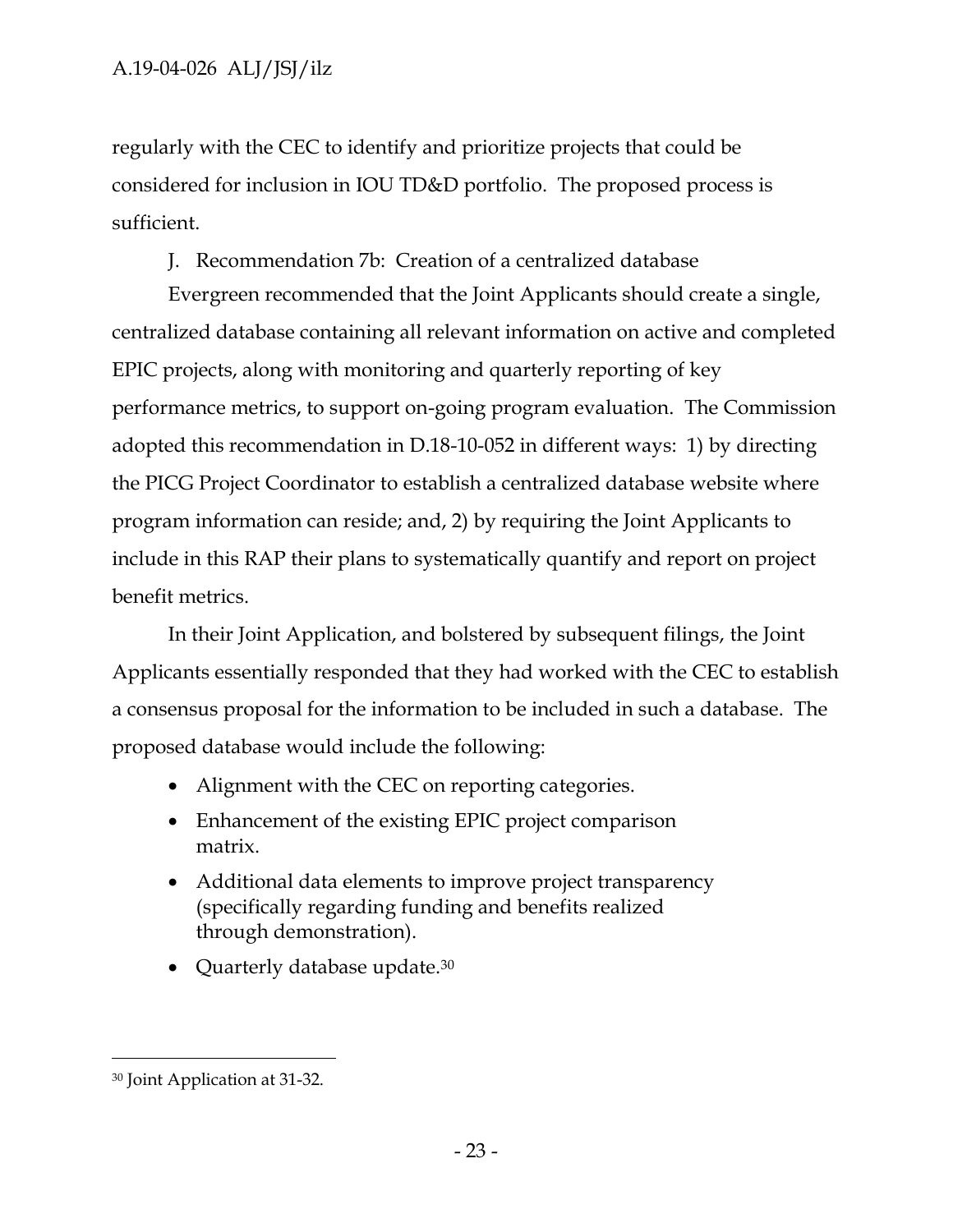The Joint Applicants' response is sufficient, and we expect them to support the PICG Project Coordinator's effort to establish a central database website with such information. Specifically, the Joint Applicants should work collaboratively with the PICG Project Coordinator, CEC, and Commission staff to provide data to populate this database in a timely manner upon initial creation of the database, and to provide regular data updates after that. As the utilities note, 31 for some of their completed EPIC I and EPIC II projects, they may not have gathered all of the information necessary to populate all fields of the forthcoming database; in this case, the Joint Applicants should make a good faith effort to provide as much data from completed projects as possible.

# <span id="page-24-0"></span>**4.2.2. Joint Applicants' Adequate Measures to Ensure Stakeholder Inclusion**

Section 3.3.2 directed the Joint Applicants to document efforts undertaken to consult with the CEC and conduct workshops with invited stakeholders including DACs and peer R&D programs. More particularly, the Joint Applicants were directed to include in their Joint Application demonstration of having undertaken the following steps to engage with stakeholders:

- The utilities shall consult with CEC as they prepare their application, especially on those elements directed in this decision to be developed jointly with the CEC's input. We also intend that the IOUs adopt the best practices already in use by the CEC, as identified in the Evaluation and appropriate for the IOUs.
- The IOUs shall jointly conduct a pre-development technical workshop for initial input and recommendations, inviting California stakeholders and representatives from peer R&D programs such as those identified in the EPIC Evaluation.

<sup>31</sup> Joint Application at 32.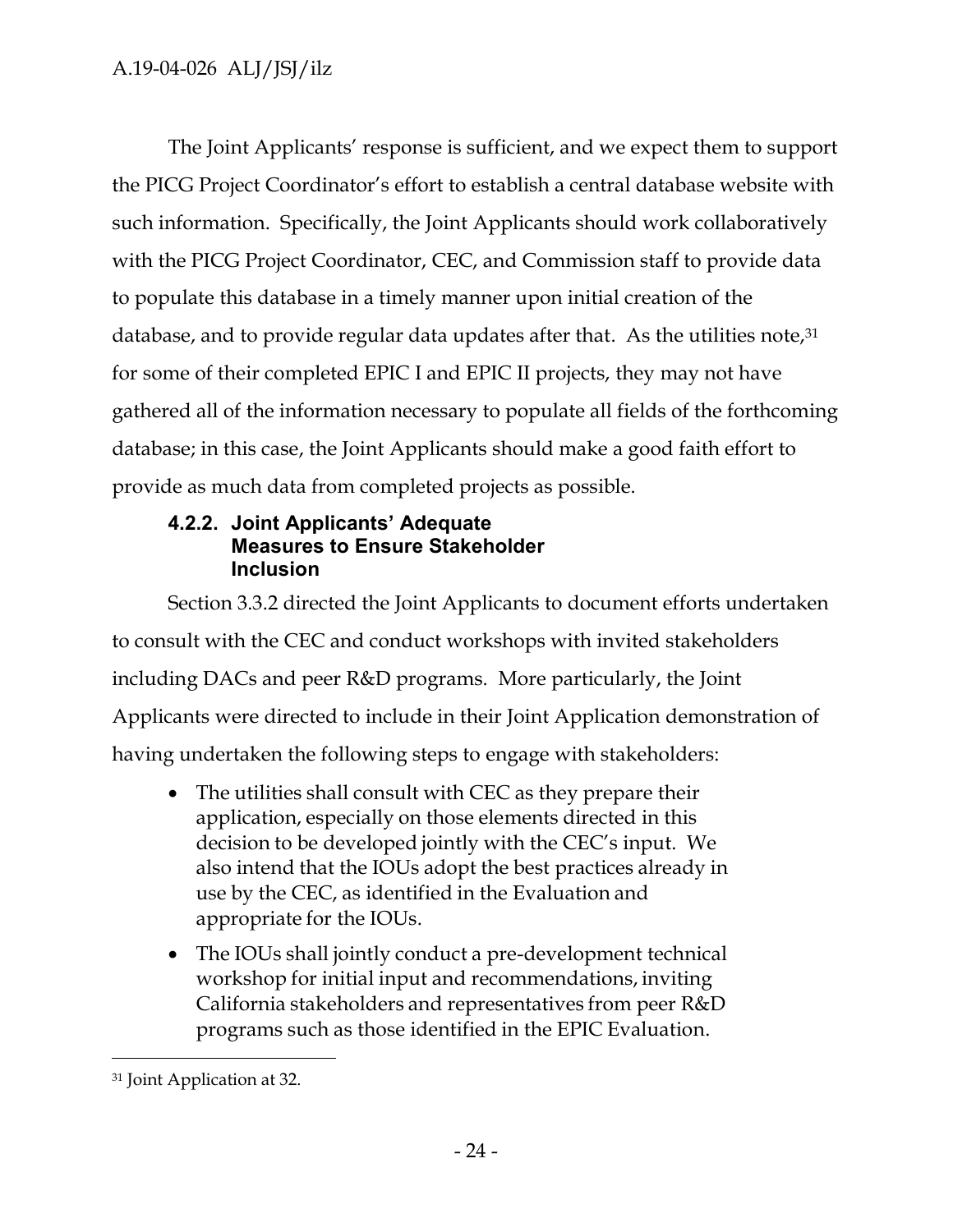The purpose of this engagement is to gather other program administration insights that should inform the RAP.

- The joint RAP application shall document stakeholders consulted and their input into the application; parties representing or familiar with the interests of DACs, as directed for specific elements in the RAP, shall be consulted for their input.
- The IOUs shall share their completed draft application in a second workshop and document and respond to the feedback and input received at that workshop. 32

The Joint Application, on pages 3-8, provided demonstration of adequate compliance with the prescriptive outreach required of them in preparing the document. The Joint Applicants engaged with the CEC, with peer R&D stakeholder groups, with DAC groups, and with other interested stakeholders, over the course of 13 stakeholder engagement sessions. The Joint Applicants also assert that they incorporated feedback from these stakeholder groups, and that they all collectively agreed on a unified approach during the RAP planning period.<sup>33</sup>

Examples of such outreach include biweekly meetings with the CEC; regular attendance at CEC workshops; conducting two RAP workshop meetings with interest stakeholders, discussing EPIC program administration modifications based upon the Evergreen recommendations; potential incorporation of improved logic models for quantifying DAC benefits; hosting a targeted pre-technical joint webinar to gather best practices from peer R&D

<sup>32</sup> D.18-10-052 at 41.

<sup>33</sup> Usefully, Joint Application Appendix A provides a 51-page set of extensive and detailed "Engagement Meeting Minutes" that demonstrate reasonable efforts to engage stakeholders in exploratory and guided discussion for improvements in the Joint Applicants' EPIC administration.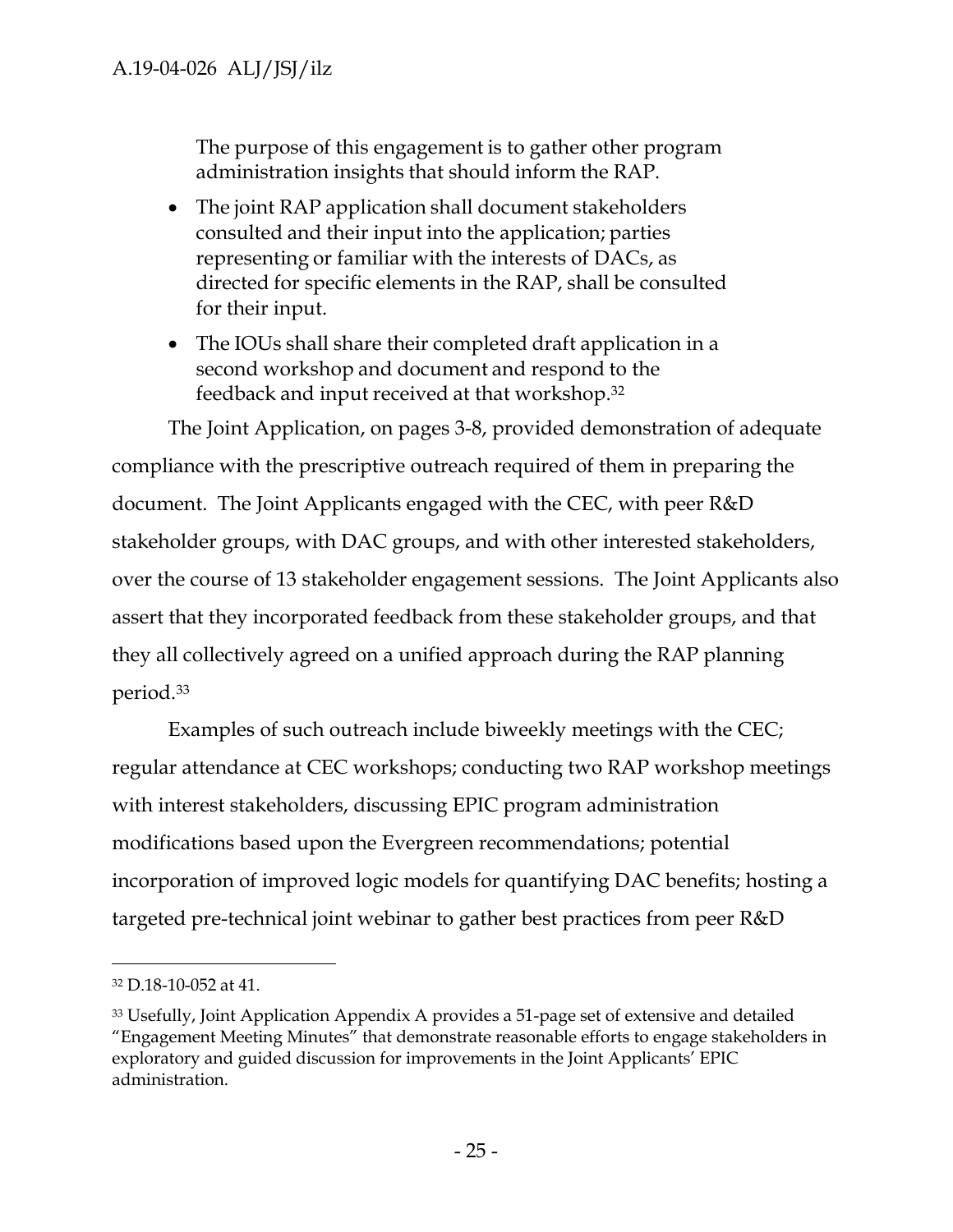$\overline{a}$ 

groups and incorporation of their feedback and inclusion of Technical Advisory Committees (TACs) comprised of internal and external Subject Matter Experts<sup>34</sup>; and, conducting 7 outreach discussions with DAC groups to solicit feedback on the draft Joint Application.<sup>35</sup>

In other regards, the Joint Applicants agreed to engage in some of their other RAP obligations -- such as seeking matching funds, create an accessible database, and work with the CEC to better align R&D results with potential demonstrations -- within the context of improved stakeholder outreach.

The Joint Application demonstrates that the Joint Applicants adequately complied with the stakeholder outreach requirements found in D.18-10-052 to ensure meaningful substantive improvements in their execution of the EPIC program. These improvements, and any subsequent changes, may be considered in R.19-10-005.

### <span id="page-26-0"></span>**4.2.3. SCE's Proposed Replacement Projects Meet the Applicable Requirements for Inclusion**

Decision 18-10-052 requires that any proposed changes to an administrator's existing EPIC investment plan project list must demonstrate that the proposed replacement projects meet the applicable requirements set forth therein, and are otherwise compliant with other application Commission decisions. SCE seeks approval to replace certain projects with certain other

<sup>&</sup>lt;sup>34</sup> Joint Applicants "will facilitate collaboration between the TACs and the PICG to help identify and validate specific areas where immediate investment in technology demonstrations may be needed." (Joint Application at 4.)

<sup>35</sup> DAC feedback, which would doubtless benefit all communities, is for the EPIC public forums to use less technical language, provide imagery, provide document handouts, and both target and work with community-based organizations to facilitate outreach.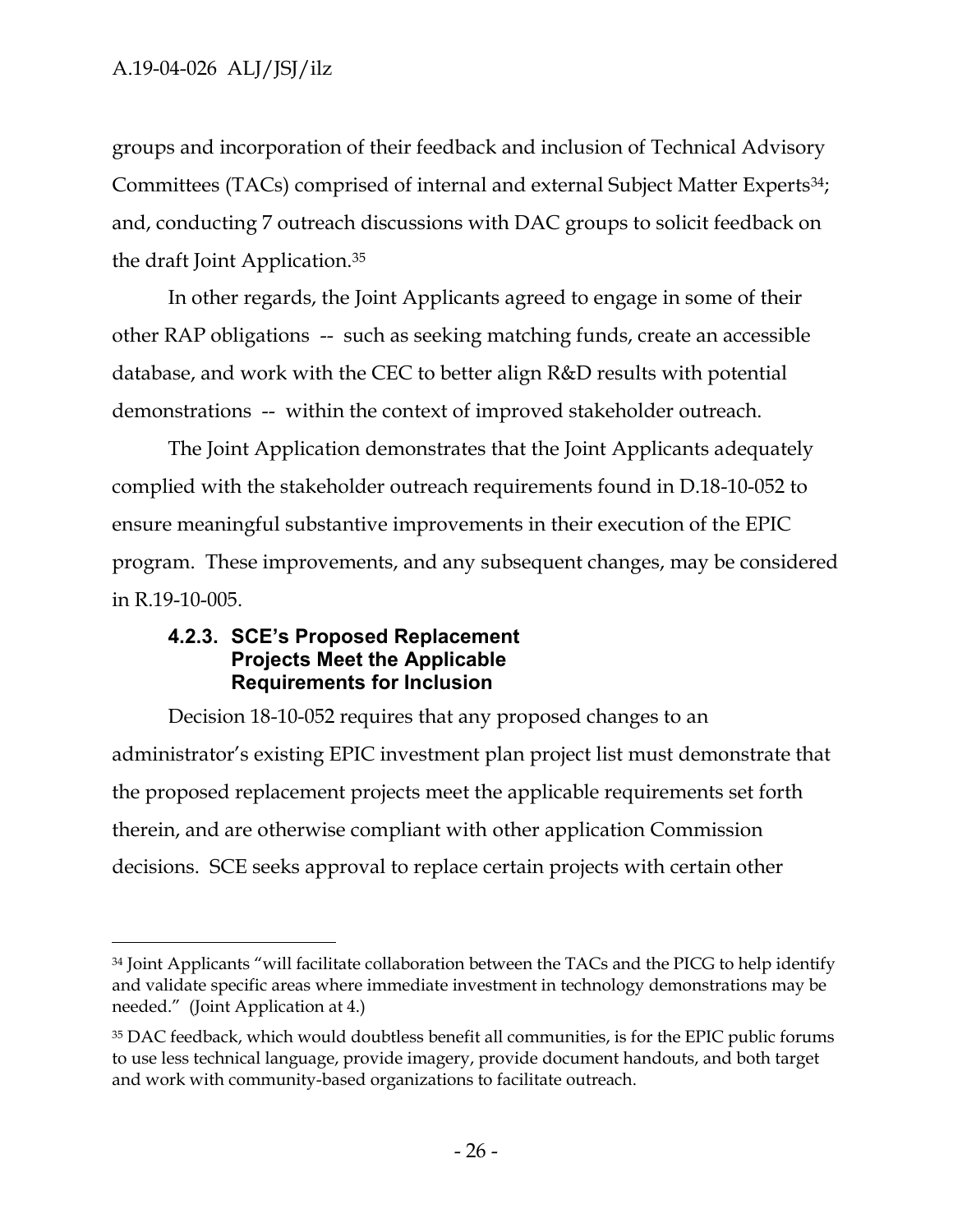projects. After review of all parties' filings, it is determined that SCE may implement its proposed replacement projects.

Decision 18-10-052 states in relevant part as follows:

Utility-specific Modifications to 2018-2020 Investment Plans:

In separate sections, each utility shall identify any proposals included in its April/May application that the utility believes should be modified or withdrawn/replaced.

For modifications, the utility shall explain how the modifications were developed in a manner consistent with the intent of the Evaluation recommendations adopted in this decision.

For withdrawn proposals, the utility shall provide an explanation for that necessity.

For any replacement proposals, the utility shall explain how it developed the proposal in a manner consistent with the intent of the Evaluation recommendations adopted in this decision.<sup>36</sup>

In the Joint Application, SCE essentially proposes to modify its EPIC III

projects application in two ways. First, it seeks to withdraw its "Reliability

Dashboard Tools" (Dashboard) project and replace it with a "Wildfire Prevention

& Resiliency Technology Demonstration" (Wildfire) project. Second, it seeks to

withdraw its "Beyond The Meter Phase 2" (Meter) project and replace it with a

<span id="page-27-0"></span>"Beyond Lithium-Ion Energy Storage Demonstration" (Storage) project.

### **4.2.3.1. SCE's Proposed Replacement of the Dashboard Project with the Wildfire Project**

In brief, regarding replacing the Dashboard project with the Wildfire project, SCE first argues that the Dashboard project objectives could be accomplished using "commercially-available tools and technologies that have

<sup>36</sup> D.18-10-052 at 40.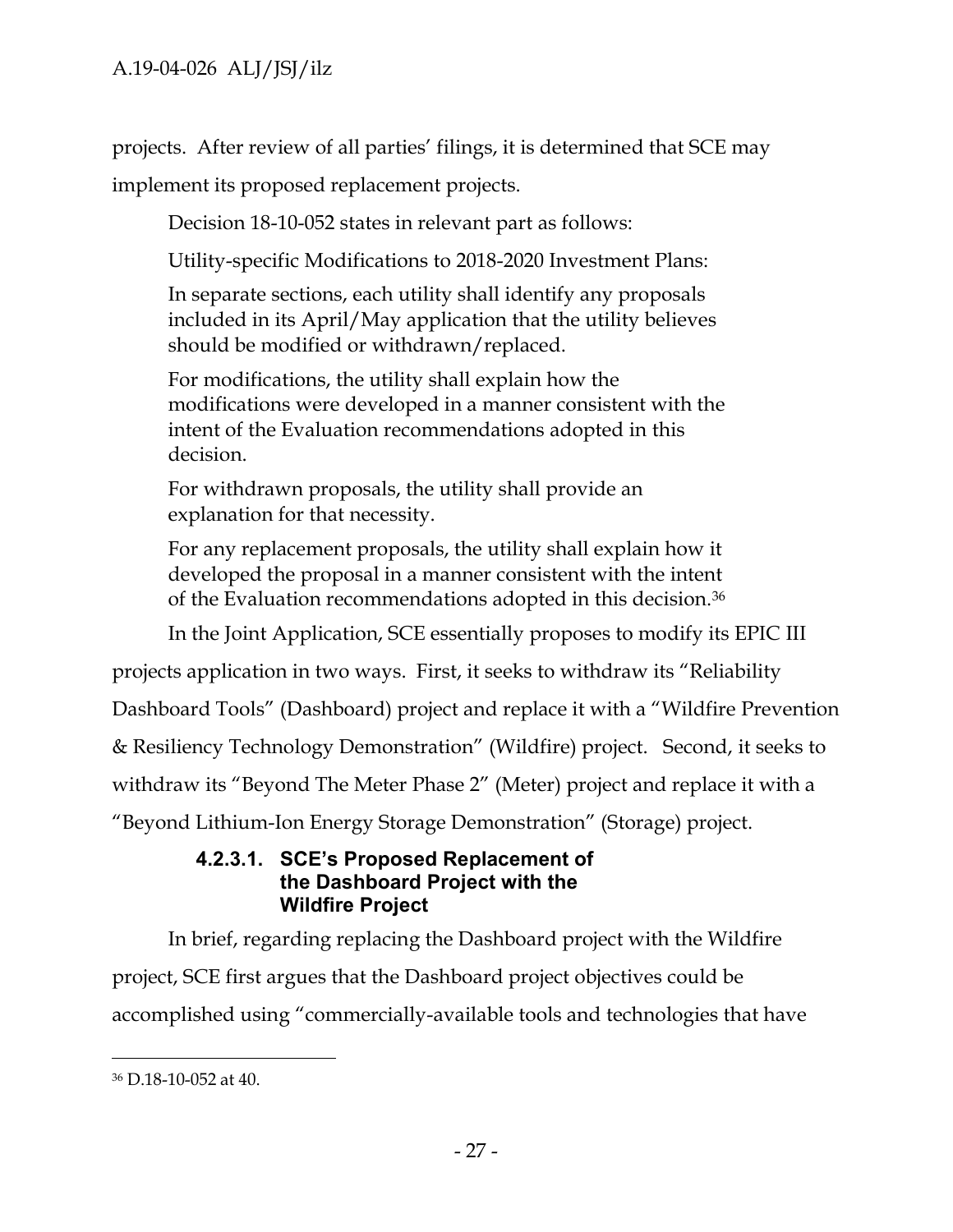been deployed since the original EPIC III investment plan application."37 SCE then argues that the Wildfire project emphasizes the importance of addressing wildfire issues and generally refers to "new pre-commercial technologies that could potentially be deployed at scale in the future."38 SCE also provides a detailed description, referring to hardware components and software elements and generally asserting that it would be in "support of climate adaptation and wildfire prevention, detection, and mitigation at all voltage levels."<sup>39</sup>

Regarding the proposed replacement of the Dashboard project with the Wildfire project, no other party asserted any concern with the replacement of the former with the latter. As SCE generally asserts that Dashboard is essentially redundant to commercial products, and that the Wildfire project is of critical importance to California, the Wildfire project is approved.

### **4.2.3.2. SCE's Proposed Replacement of the Meter Project with the Storage Project**

<span id="page-28-0"></span>SCE's proposed replacement of the Meter project with the Storage project requires closer review, as the proposal is met with responses from both Cal Advocates and CESA. In the Joint Application, SCE did not describe the Meter project, but simply stated that "it was determined that the project should not continue with the proposed Phase 2 scope, due to lack of sufficient learnings and business value derived from Phase 1 activities."40 In a later filing, SCE

<sup>&</sup>lt;sup>37</sup> Joint Application at 32. In a later filing, SCE provides somewhat greater detail regarding the redundancy of the Dashboard project in light of the "rapid pace of technology advancement." August 30, 2019, Joint Applicants' Response at 12-13.

<sup>38</sup> Joint Application at 33.

<sup>39</sup> Joint Application, Exhibit E, at E-1 – E-2.

<sup>40</sup> Joint Application at 34.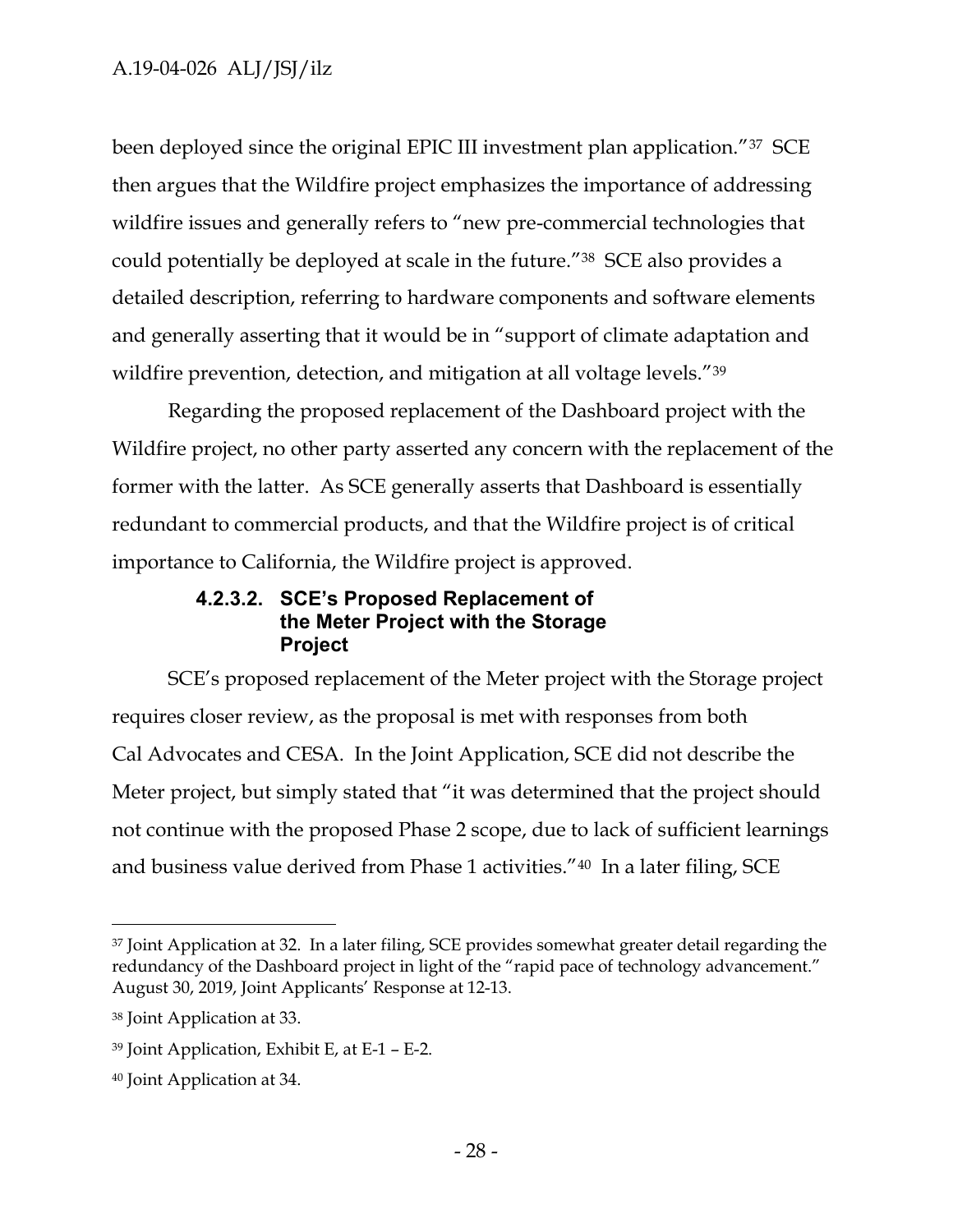further indicated that it was not able to arrive at this Phase 1 conclusion sooner (so as to present an appropriate EPIC III investment plan application) because the EPIC III application, which included Phase 2, was filed in May 2017, but SCE asserts it only reached its Phase 1 conclusions when its final lab testing was completed in December 2017.<sup>41</sup>

Regarding the Storage project, SCE provided the following description:

The project will demonstrate the next wave of next-generation, pre-commercial [storage]… (e.g., advanced electrochemical batteries, flow batteries, thermal storage, etc.)… this project will demonstrate a complete energy storage system, including the storage technology, power conditioning system(s), product/systems integration, and grid interconnection. The objectives of this project are to identify technologies most likely to achieve commercial viability with [sic] the next 3-5 years…

In order to achieve California's ambitious long-term energy policy goals, and SCE's own Clean Power and Electrification Pathway, the marketplace will require diversity of costcompetitive energy storage products…

Within SCE, there are no other groups working on a similar project. Present energy storage initiatives within the company are focused on lithium-ion based storage pilots and deployments. In the case of "beyond lithium-ion" storage technologies, SCE will coordinate with the CEC, PG&E, and SDG&E to ensure project duplication will not occur.<sup>42</sup>

SCE asserts that it "presented the Beyond Lithium-Ion Energy Storage

Demonstration to the CEC during RAP meetings, to interested stakeholders

through at least two public forums … and to targeted peers through a

<sup>41</sup> August 30, 2019, Joint Applicants' Response at 14.

<sup>42</sup> Joint Application, Appendix E, at E-3 - E-4.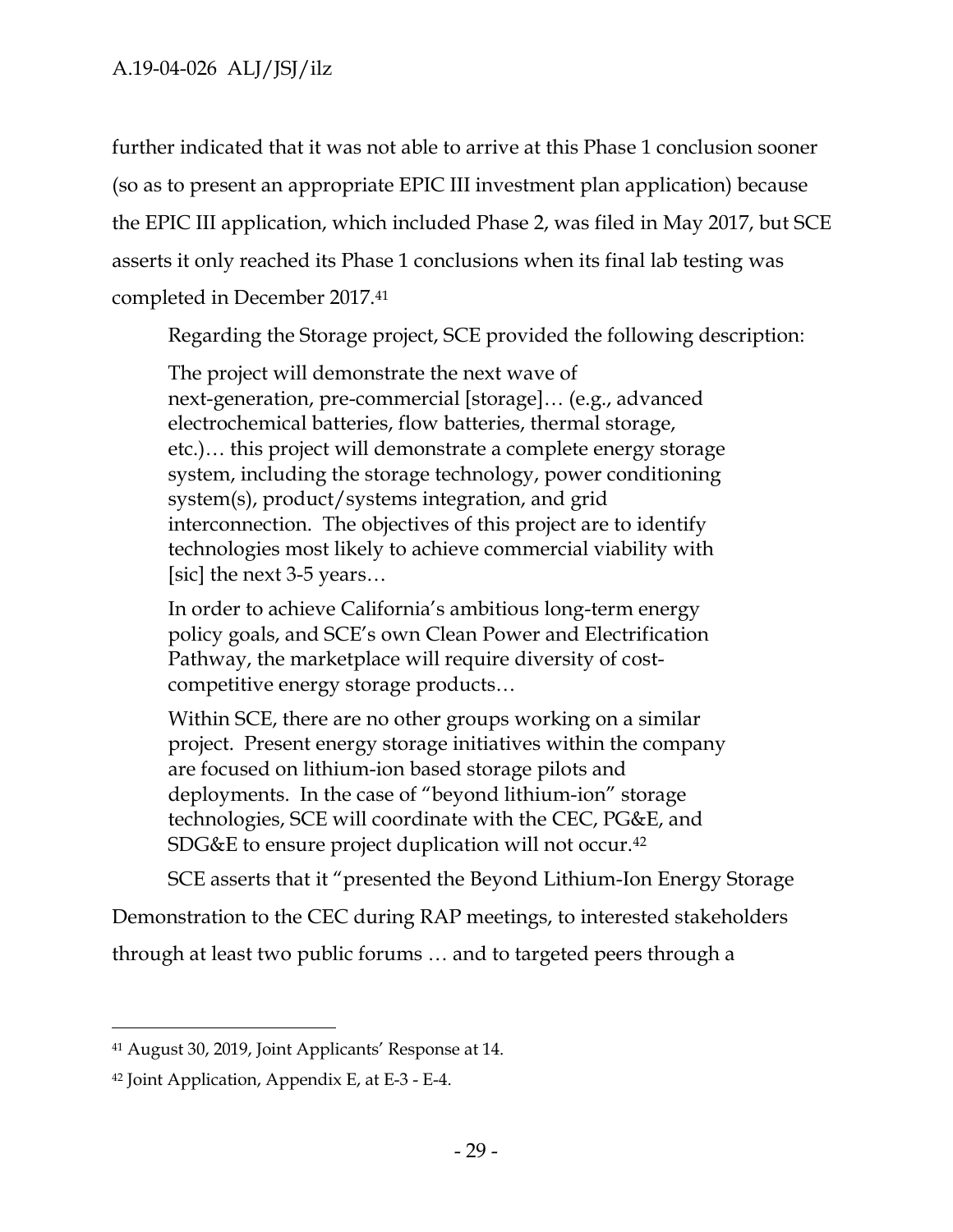### A.19-04-026 ALJ/JSJ/ilz

webinar."<sup>43</sup> SCE also provides the following additionally-identified prospective technologies that would be deployed in the Storage project (i.e., in addition to those identified in the Joint Application Appendix E cited above): lithium sulfur, zinc air, and sodium ion.<sup>44,45</sup> SCE provided notes from its webinar stating that "CEC supports fire safety and energy storage. CEC wants to collaborate with SCE on these replacement projects."<sup>46</sup>

In response to SCE's expressed desire to substitute the Meter project with the Storage project, Cal Advocates expressed opposition based upon its understanding of D.18-10-052. Cal Advocates stated that "SCE is required to affirmatively demonstrate that the energy storage technology that it proposes… is not commercially available…. SCE fails to identify the energy storage technology(s) that SCE wants to fund through EPIC."47 In a later filing, Cal Advocates added that "[t]here is nothing in any EPIC decision that suggests the Utility Administrators can use EPIC funds for 'less mature technologies' or other definitional deviations… SCE did not provide sufficient information to affirmatively show that these technologies are, in fact, at the pre-commercial stage."<sup>48</sup>

<sup>43</sup> June 13, 2019, Joint Reply to the Public Advocates Office's Protest at 6.

<sup>44</sup> *Id.* at 8. As noted previously, SCE coordinated with other EPIC administrators to ensure the replacement projects were non-duplicative. (August 30, 2019, Joint Response at 15.)

<sup>45</sup> However, SCE later wrote that "to be clear, SCE has not selected specific pre-commercial, non-lithium-ion energy storage technology candidates at this time." (October 4, 2019, Joint Reply Comments at 3.)

<sup>46</sup> Joint Application, Appendix A, at A-10.

<sup>47</sup> Protest of the Cal Advocates Office at 6.

<sup>48</sup> September 20, 2019, Public Advocates Office's Opening Comments at 4-5.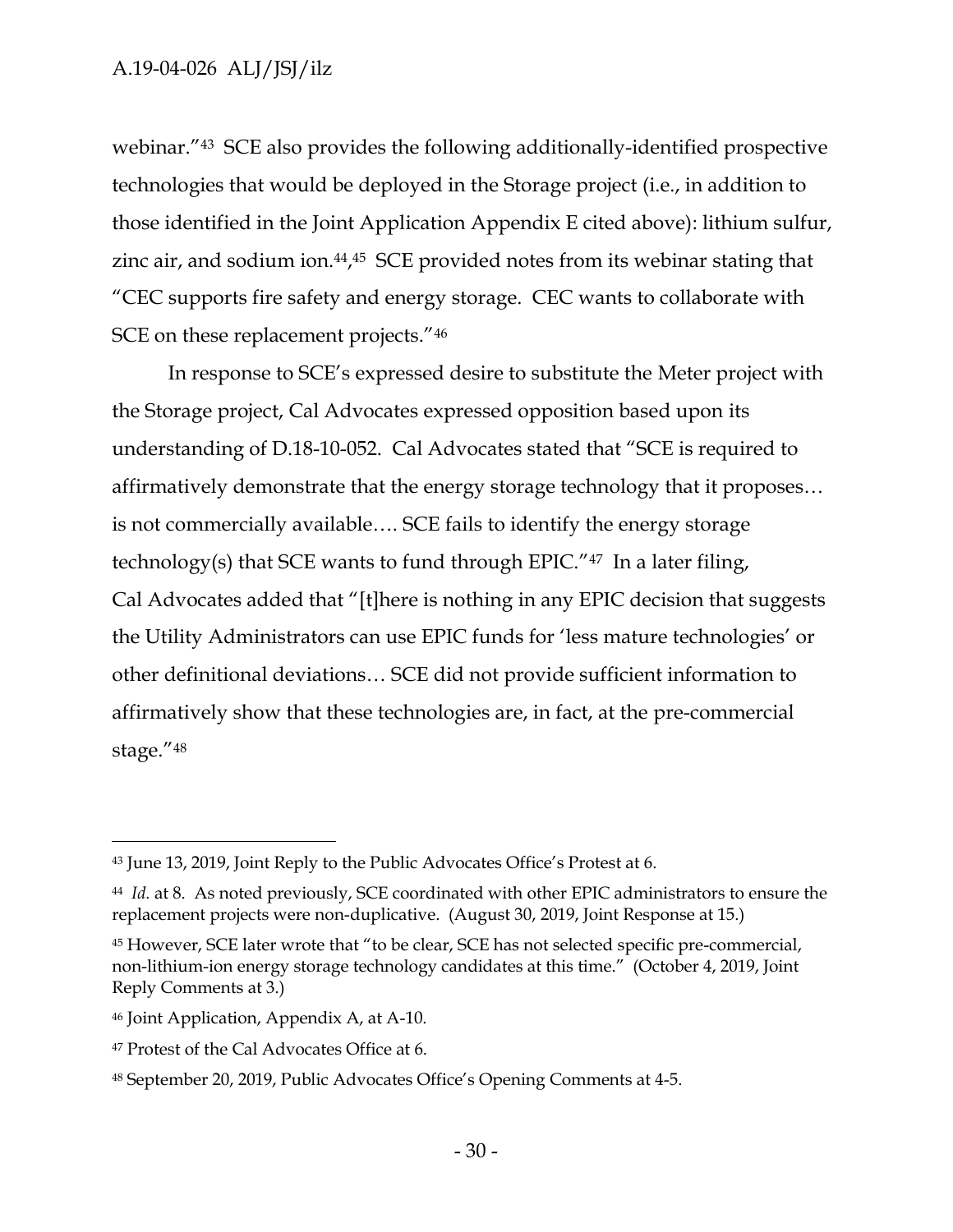CESA, taking a different approach, seemingly supported the replacement project but advocated additional measures:

Until actual commercial procurement of beyond-lithium-ion storage resources occur, and these technologies have an opportunity to scale, these technologies will stall at the pilot and demonstration stage. As a result, in conjunction with this Joint Application, the Commission should also prioritize opening a new Energy Storage Rulemaking that is focused on, among a host of other issues, developing an energy storage procurement framework to bring new, lower-cost, longer-duration energy storage technologies to market.<sup>49</sup>

Regarding Cal Advocates' argument that EPIC decisions do not allow the use of EPIC funds for "less mature technologies" or other definitional deviations, SCE responded in part that its proposed replacement projects (including the Storage project) "meet the spirit of the RAP application by improving the transparency of SCE's administration of its EPIC Portfolio." Further, SCE went on to detail its stakeholder meetings, DAC engagements, and lack of objections to its proposed replacement projects, and that to the contrary, SCE explained that DAC parties "expressed interest in having next-generation energy storage technology located in a DAC..."<sup>50</sup> Lastly, SCE added that it "intends to seek proposals from the vendor community via a competitive solicitation process."<sup>51</sup>

Regarding Cal Advocates' assertion that EPIC administrators bear the burden of proving that a particular technology is pre-commercial, given that SCE did not indicate which specific non-lithium battery technology it will be funding, the discussion of where the unknown technology is on the development

<sup>49</sup> Response of the California Energy Storage Alliance at 5.

<sup>50</sup> August 30, 2019, Joint Response at 16-17.

<sup>51</sup> October 4, 2019, Joint Reply Comments at 3.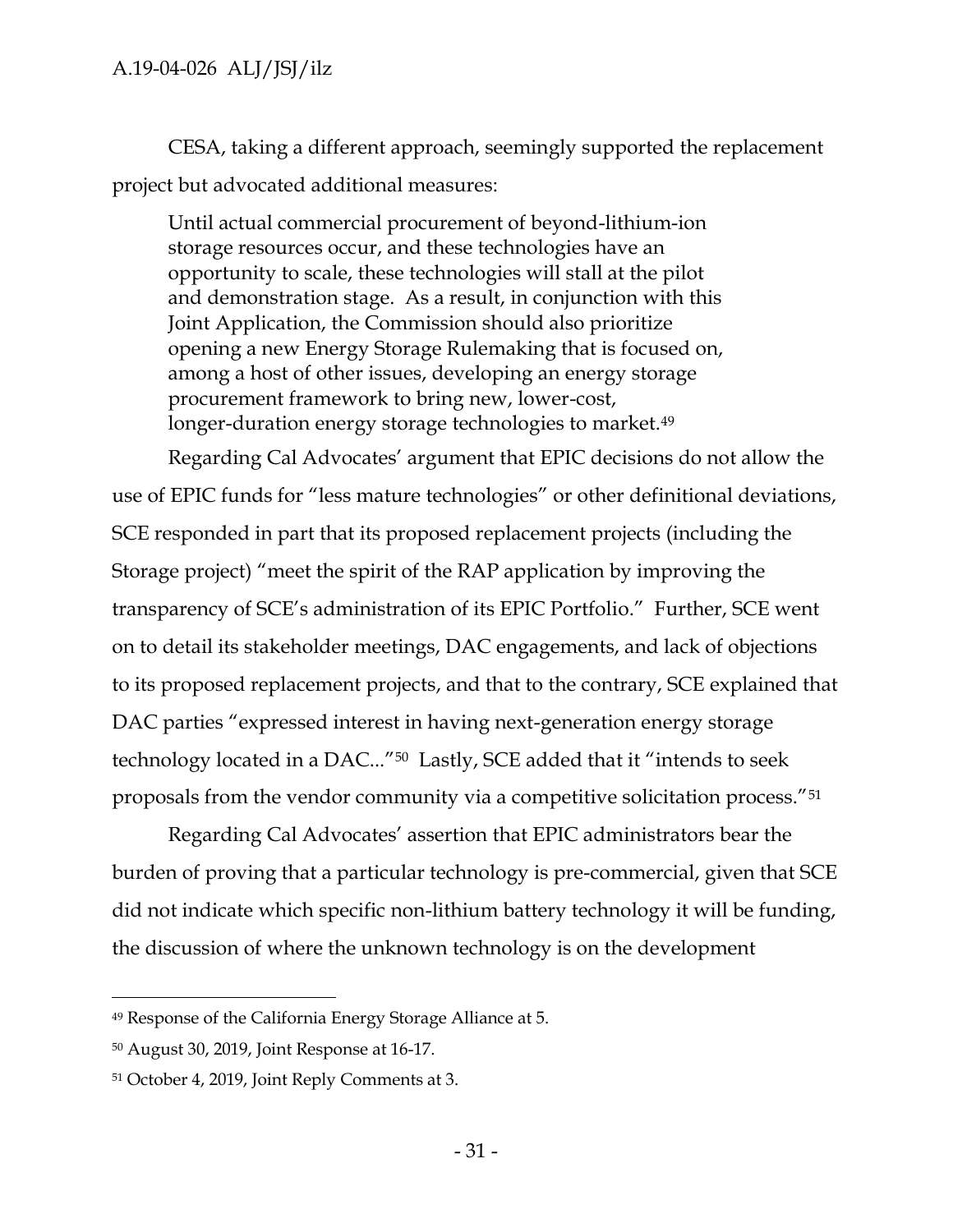### A.19-04-026 ALJ/JSJ/ilz

trajectory seems premature. More to the point, SCE has showcased its proposal, and the presumed leading storage trade association apparently did not indicate that the technology was not appropriately pre-commercial: to the contrary, CESA expressly stated that it "agrees with SCE's justification that this new initiative is a high priority that provides ratepayer benefits, as these new technologies face gaps in pilot and deployment opportunities that are necessary to commercialize new technologies."<sup>52</sup> If Cal Advocates is aware that the proposed Storage project is inappropriate for this reason, it did not proffer useful information to sustain that objection.

We find that no past EPIC decisions, neither in letter nor spirit, are violated by SCE's Storage replacement project proposal. SCE is proposing a project concept in the application, and will only begin its project development process once its replacement proposal is approved, and will then follow the process described in the filing to engagement stakeholders (including DACs) as they develop the new project. SCE proposes to follow both established and (the Evergreen recommendation's proposed new) approved methods ensuring stakeholder outreach, improved transparency, and improved selection process. Specific identification of replacement technologies is neither required nor beneficial to this stage of the replacement project proposal.

#### <span id="page-32-0"></span>**5. Conclusion**

 $\overline{a}$ 

For reasons stated above, the Joint Applicants' RAP application is approved, such that PG&E, SCE, and SDG&E are entitled to encumber, commit, and spend the entireties of all monies authorized to each pursuant to EPIC for

<sup>52</sup> CESA Response to the Joint Application at 3.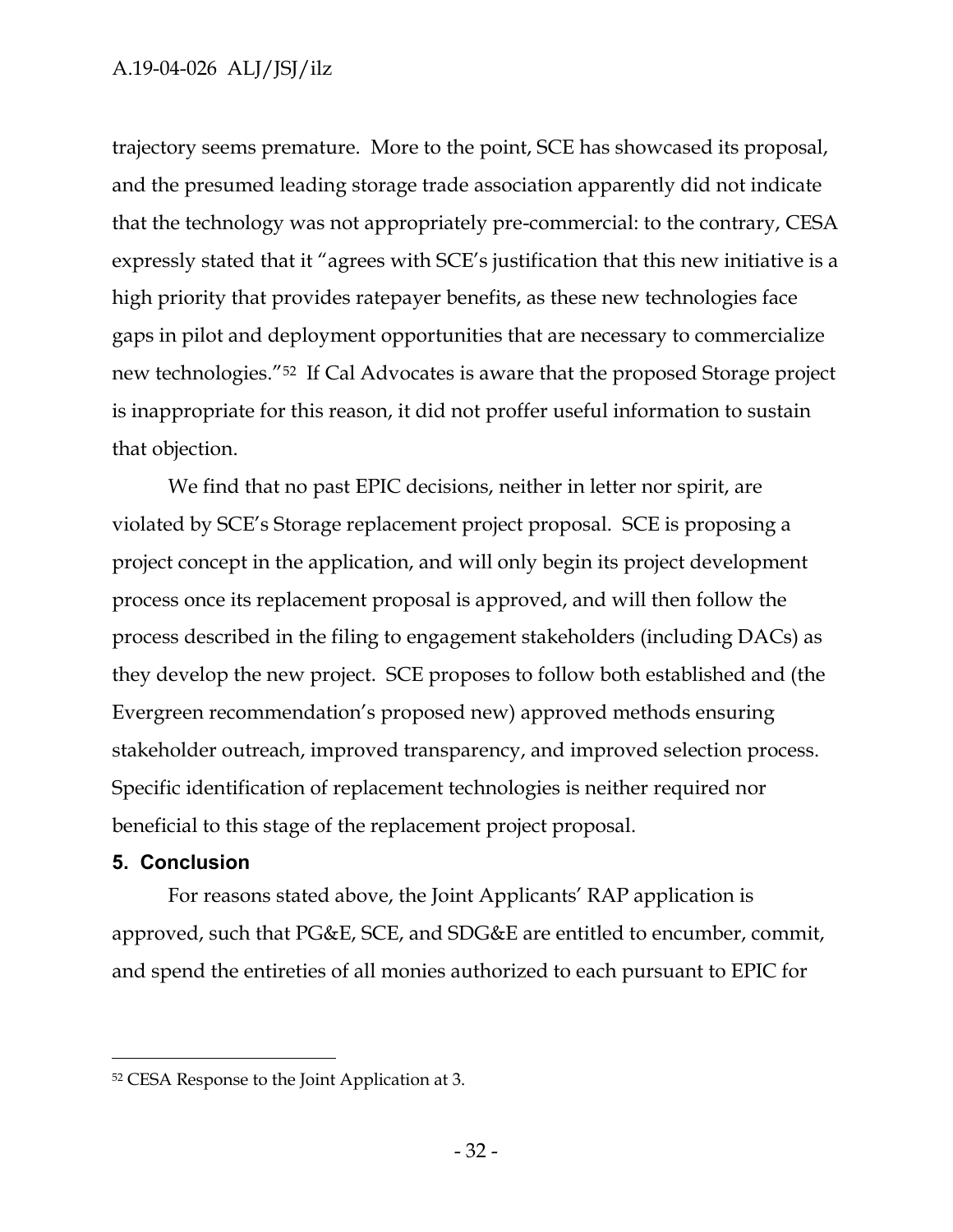the years 2018 through 2020. SCE is specifically authorized to replace its EPIC projects as it has proposed.

While we note that the Joint Applicants have met the requirements, we have also identified shortcomings. In some ways, we are in a similar position as in D.18-10-052 when we found the applications in that proceeding, while technically compliant with the *letter* of the rules, could better align with their spirit. We appreciate and value the improvements made. What is more, there is clear evidence that there is value in utility participation and leadership in energy R&D -- the Evergreen evaluation found as much, and we have agreed.

But the Joint Applicants' performance as administrators under the past and current EPIC program administrative rules keeps falling short. We question whether this is explained by something inherent to the utility role as administrator, their willingness to participate in this particular program, other factors, or some combination of these. Regardless, something needs to change. In R.19-10-005, we intend to consider alternative structures that may better suit utility involvement. Each of the Joint Applicants has a portfolio of approved projects under the approved funding cycle, which D.18-10-052 found likely to provide ratepayer benefits, and we expect these projects to move forward.

Unless expressly granted in this proceeding or in this decision, all heretofore unaddressed motions are denied.

#### <span id="page-33-0"></span>**6. Comments on Proposed Decision**

The proposed decision of ALJ Jungreis in this matter was mailed to parties in accordance with Section 311 of the Public Utilities Code and comments were allowed under Rule 14.3 of the Commission's Rules of Practice and Procedure.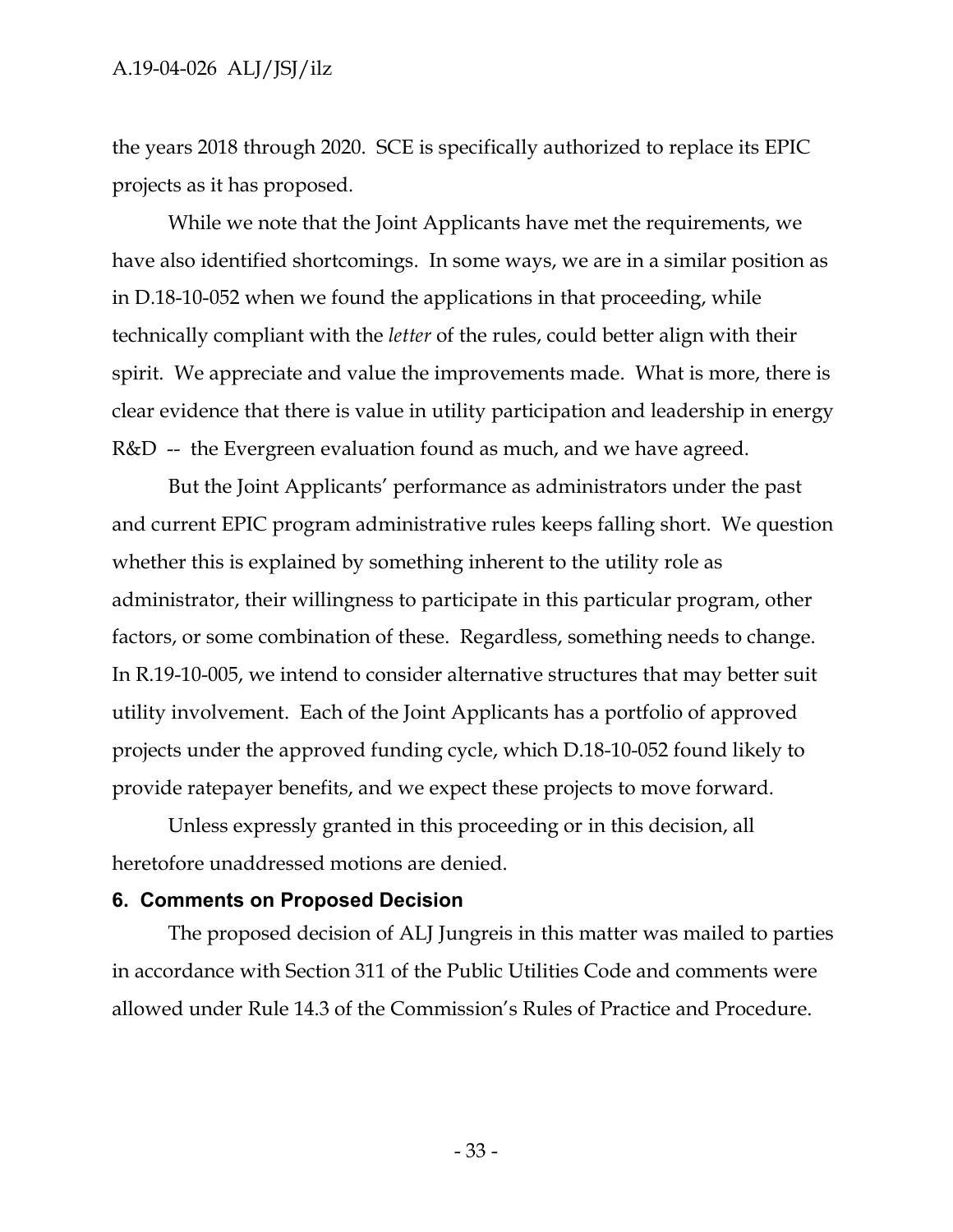On January 13, 2020, both the Joint Applicants and Cal Advocates filed comments. On January 21, 2020, both the Joint Applicants and SCE filed reply comments.

The Joint Applicants' comments sought to add information to the record (specifically, regarding their threshold for direct awards). It is noted here that the record was complete upon submission, and additional information cannot be accepted through the proposed decision comment process. The Joint Applicants also sought to renew arguments made in their filings, primarily regarding the project comparison matrix and stakeholder engagement. Further, the Joint Applicants argued that reference to alternative administrative structures for EPIC should be deferred to the EPIC renewal proceeding. Finally, the Joint Applicants sought to correct a perceived mischaracterization in Finding Of Fact No. 8 regarding their future efforts as to project selection criteria. The Commission has reviewed each of the Joint Applicants' comments, and does not find them persuasive as evidence or legal argument of a failure to have reasonably decided this proceeding on the record and in accordance with the Public Utilities Code and the Commission's Rules.

Cal Advocates' comments argued that SCE's replacement technology is inconsistent with Commission decisions and the Public Utilities Code and is not supported by the record. Cal Advocates also argued that approval of the RAP application is not supported by the proposed decision's findings and is inconsistent with the Public Utilities Code. Finally, Cal Advocates argues that the RAP application was out of compliance with Rule 2.1 and the Joint Applicants should not be relieved of their duty in that regard. The Commission has reviewed each of Cal Advocates' comments, and does not find them persuasive as evidence or legal argument of a failure to have reasonably decided

- 34 -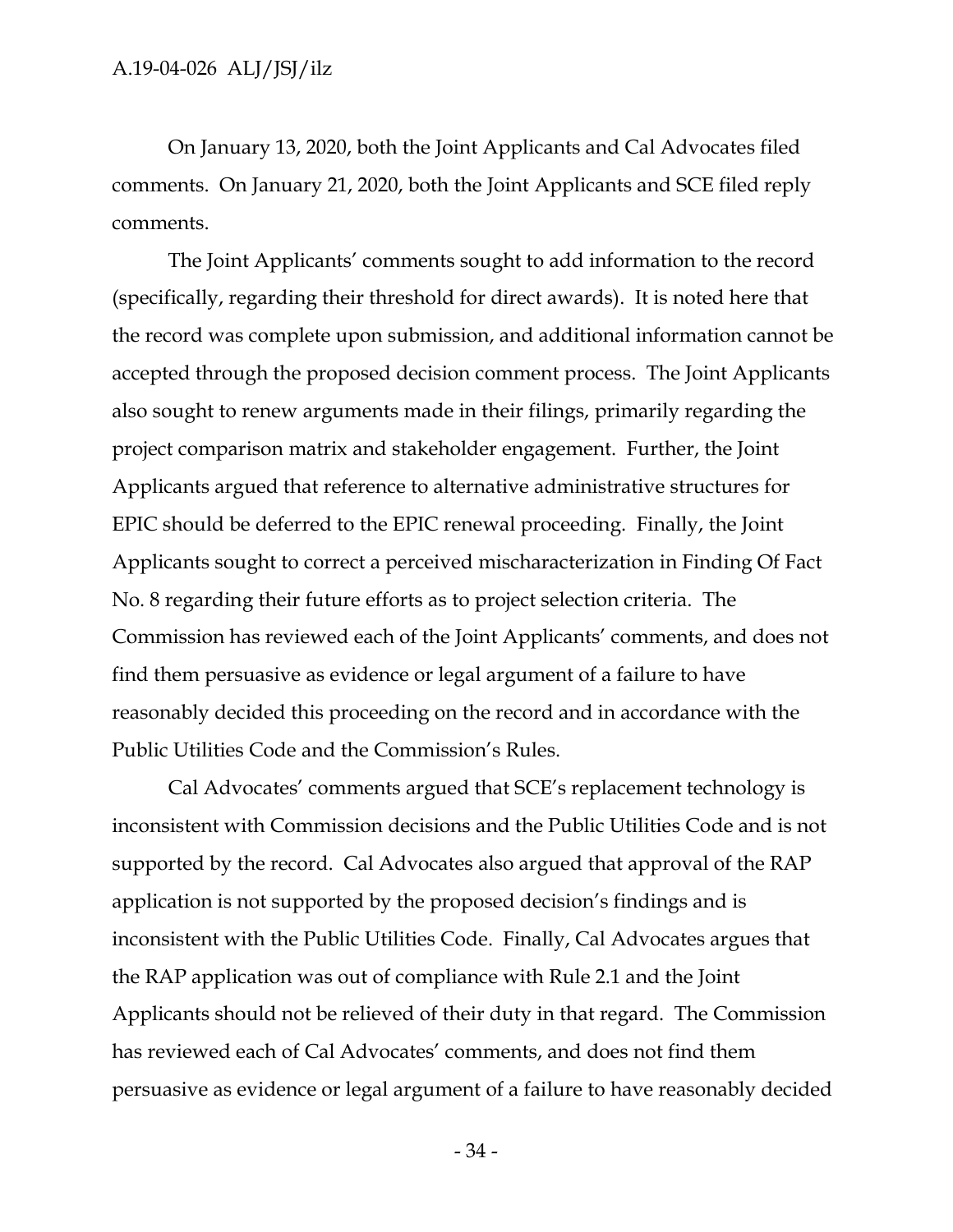this proceeding on the record and in accordance with the Public Utilities Code and the Commission's Rules. In particular, regarding the issue of SCE's replacement technology, Cal Advocates' citations fail to stand for the propositions for which they are presented: there are no prior EPIC decisions which explicitly require identification of the specific technology to be deployed, and there are no prior EPIC decisions which explicitly define "pre-commercial technologies" to preclude the use of SCE's proposed replacement technology.

#### <span id="page-35-0"></span>**7. Assignment of Proceeding**

Martha Guzman Aceves is the assigned Commissioner and Jason Jungreis is the assigned ALJ in this proceeding.

#### <span id="page-35-1"></span>**Findings of Fact**

1. The Joint Application sufficiently documents efforts undertaken by the Joint Applicants to consult with the CEC and conduct workshops with invited stakeholders including disadvantaged communities and peer R&D programs.

2. The Joint Application sufficiently documents efforts undertaken by the Joint Applicants to conduct their outreach efforts and explain how they have, and will continue to, improve their administration efforts.

3. The Joint Application sufficiently documents efforts undertaken by the Joint Applicants to provide more information to justify situations in which they employ non-competitive bidding.

4. The Joint Applicants confirm that as they move forward with their EPIC reporting, they will provide such non-competitive contracting information as to enable the Commission to readily understand the percentage of EPIC funding that is being awarded through non-competitive bidding.

5. The Joint Applicants confirm that as they move forward with their EPIC reporting, they will provide more information to enable the Commission to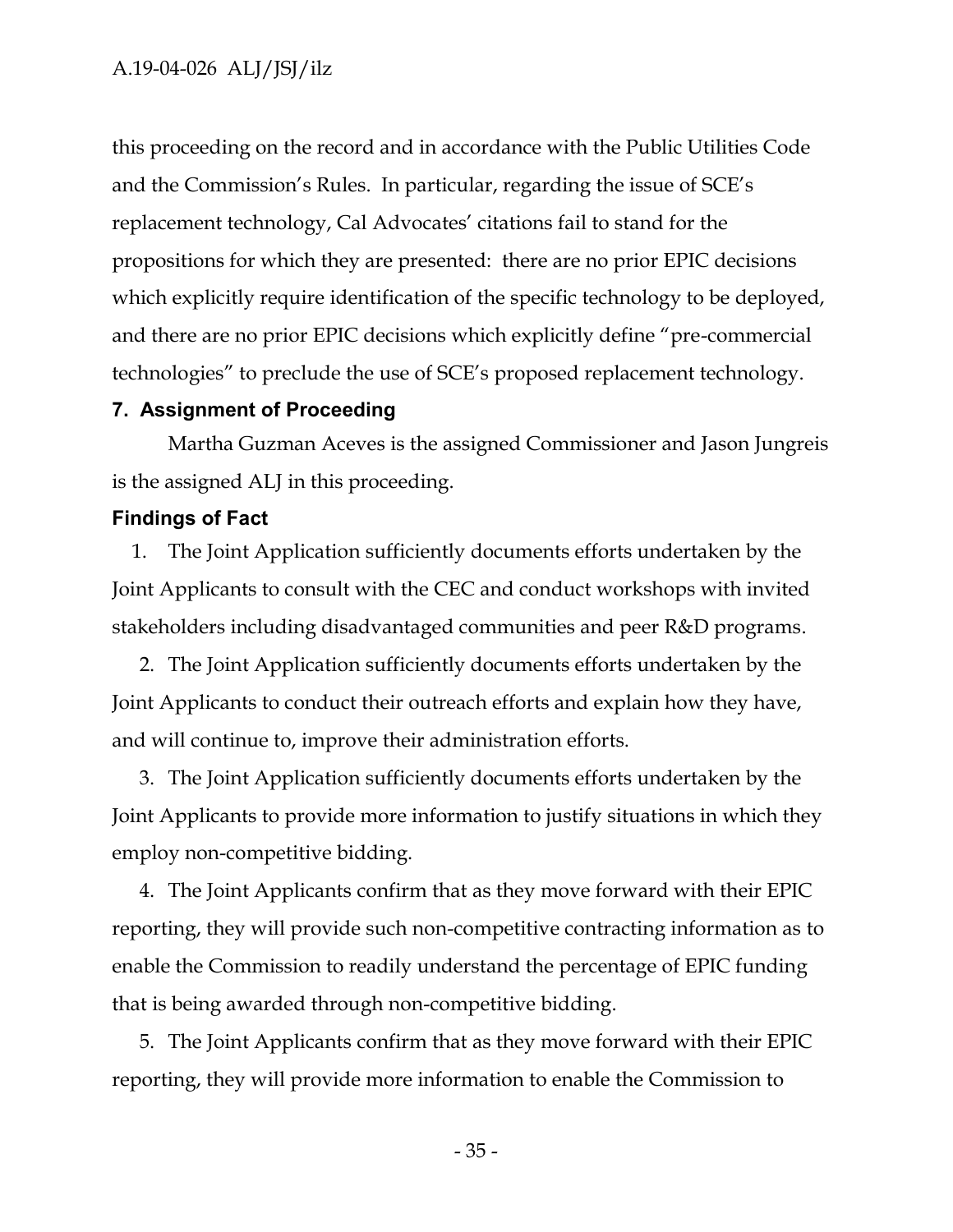readily understand the technology type and/or policy area of each proposed administrator project, to ensure the projects were aligned with the Commission's policy goals.

6. The Joint Applicants have met the minimum requirements in moving forward with their EPIC administration, and must finalize the enhanced reporting matrix after soliciting the Commission's Energy Division for feedback prior to implementation.

7. The Joint Applicants confirm that as they move forward with their EPIC administration, they will engage more stakeholders earlier in the investment planning process, and provide those stakeholders with more comprehensive information regarding their proposed projects.

8. The Joint Applicants confirm that as they move forward with their EPIC administration, they will continue to share their respective project selection criteria, which determine the project areas and the specific projects, and help ensure that these are in alignment with their Investment Plans.

9. The Joint Applicants confirm that as they move forward with their EPIC administration, they will enhance their sourcing processes to increase matching funding and will report on project match funding on their EPIC annual reports, including reporting cost sharing in their bid process as a criterion for contractor selection.

10. The Joint Applicants confirm that as they move forward with their EPIC administration, they will quantify the benefits associated with their projects in their project final reports and EPIC annual reports, will align with the CEC for consistent mapping and reporting of benefits, and will support the establishment of a joint EPIC database (as developed by the Policy + Innovation Coordination Group).

- 36 -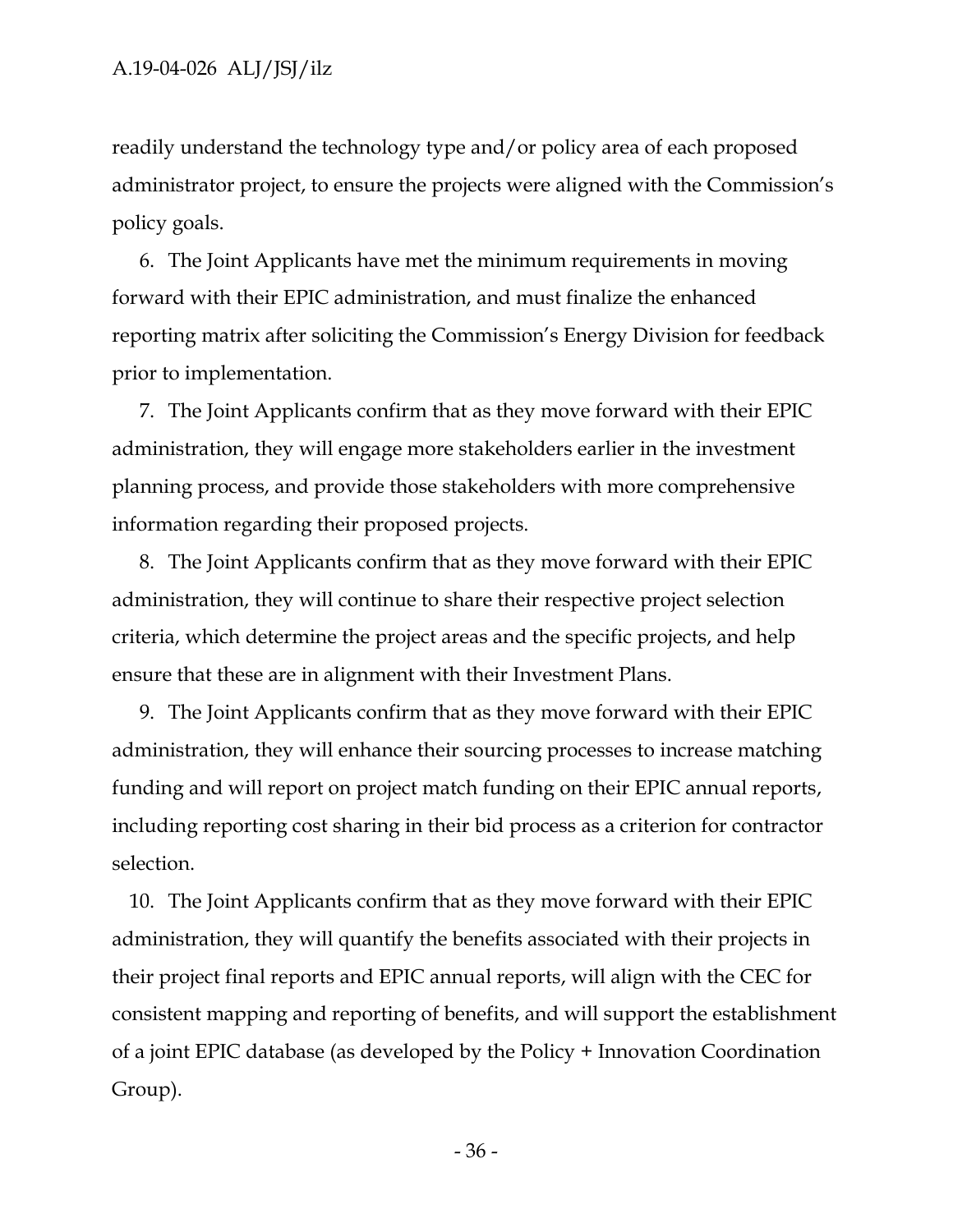11. The Policy + Innovation Coordination Group, facilitated by a contractor selected by the Commission's Energy Division to be the PICG Project Coordinator, will develop, organize, and maintain a central joint EPIC database.

12. SCE confirms that as it moves forward with its EPIC administration, it will share its project results more widely with interested stakeholders, including delivering presentations at conferences and workshops, and that it is developing an EPIC communication outreach strategy to do so.

13. The Joint Applicants confirm that as they move forward with their EPIC administration, they will identify and review the CEC's completed R&D projects to determine whether such R&D projects are appropriate for possible TD&D projects, and would meet regularly with the CEC to do so.

14. The Policy + Innovation Coordination Group will facilitate the Joint Applicants' meetings with the CEC, in which the Joint Applicants will have opportunity to review the CEC's completed R&D projects for identification of such projects as are appropriate for possible TD&D projects.

15. SCE, in seeking to modify its 2018-2020 EPIC application projects by withdrawing its Dashboard project and replacing it with a Wildfire project, and by withdrawing its Meter project and replacing it with a Storage project, has sufficiently explained the necessity and programmatic consistency for doing so.

#### <span id="page-37-0"></span>**Conclusions of Law**

1. EPIC is a \$1.5+ billion energy innovation program that seeks to drive efficient, coordinated investment in new and emerging energy solutions by providing monies to the CEC, PG&E, SCE, and SDG&E as EPIC administrators.

2. EPIC has three triennial periods, which have run 2012-2014, 2015-2017, and 2018-2020: the Commission is required to conduct a public proceeding in each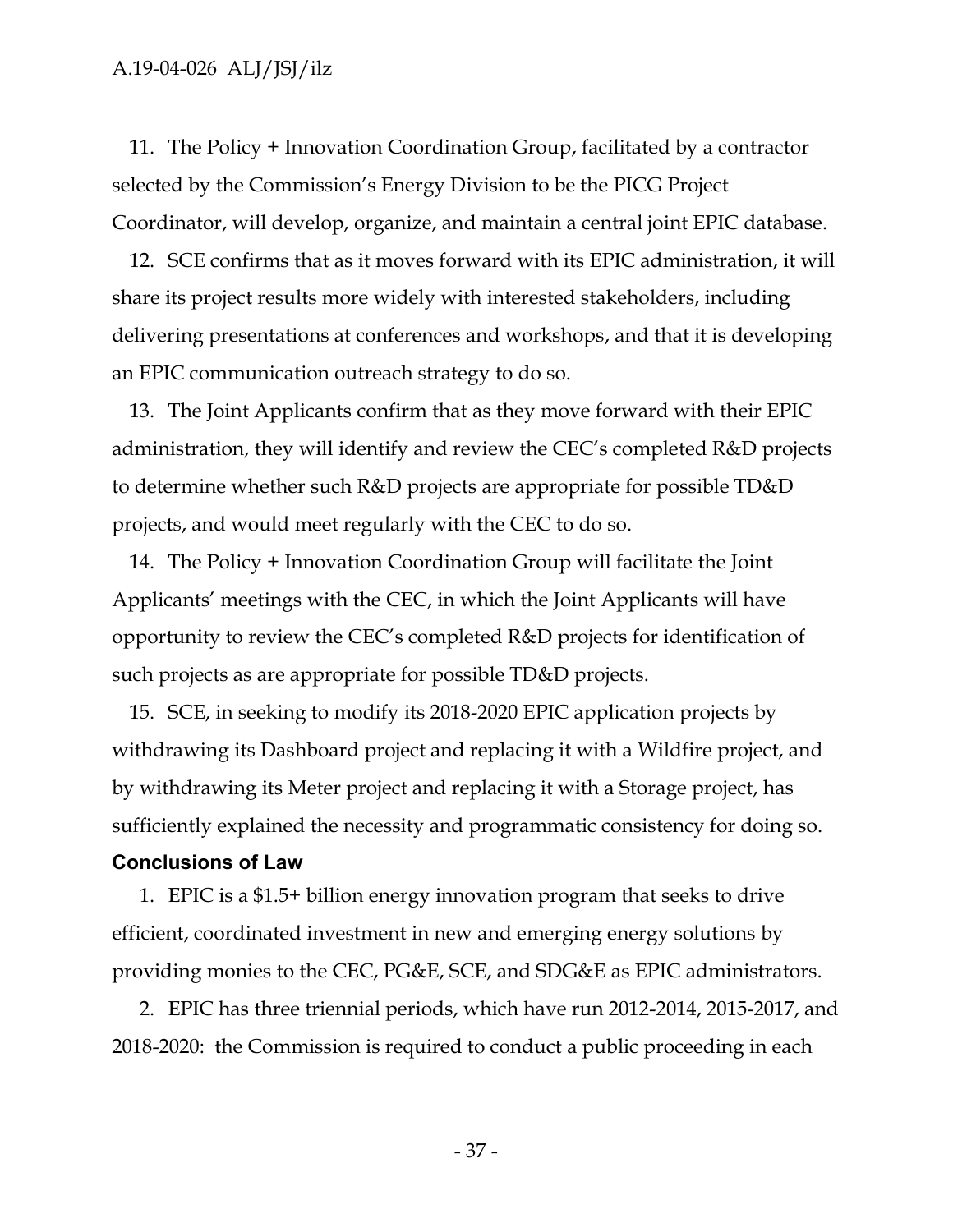triennial period to review and approve the investment plans of each EPIC administrator, and the last such review was finalized in D.18-10-052.

3. D.18-10-052 precluded the utility administrators from committing one-third of their 2018-2020 EPIC funding allocation until they are authorized to do so by a subsequent decision confirming that they have been responsive to an independent consultant's recommendations for administrative improvements.

4. The Joint Application is compliant with Rule 2.1 because it is compliant with the directive found in D.18-10-052, at Ordering Paragraph 5.

5. The Joint Application is compliant with D.18-10-052's Section 3.3.2 directives for the Joint Applicants to submit a joint RAP application detailing the immediate steps each administrator would take to implement the Evergreen EPIC Evaluation recommendations that D.18-10-052 required the RAP to address, including proposed tracking and reporting systems.

6. PG&E, SCE, and SDG&E should be entitled to encumber, commit, and spend the entireties of all monies authorized to each pursuant to the EPIC program for the years 2018 through 2020.

7. Each of the utility administrators should demonstrate to the Commission Energy Division staff's satisfaction their good faith effort to populate the central joint EPIC database with the complete set of data elements from all projects, including those projects completed in EPIC I and EPIC II as well as EPIC III, and to continue efforts to improve program transparency and stakeholder engagement.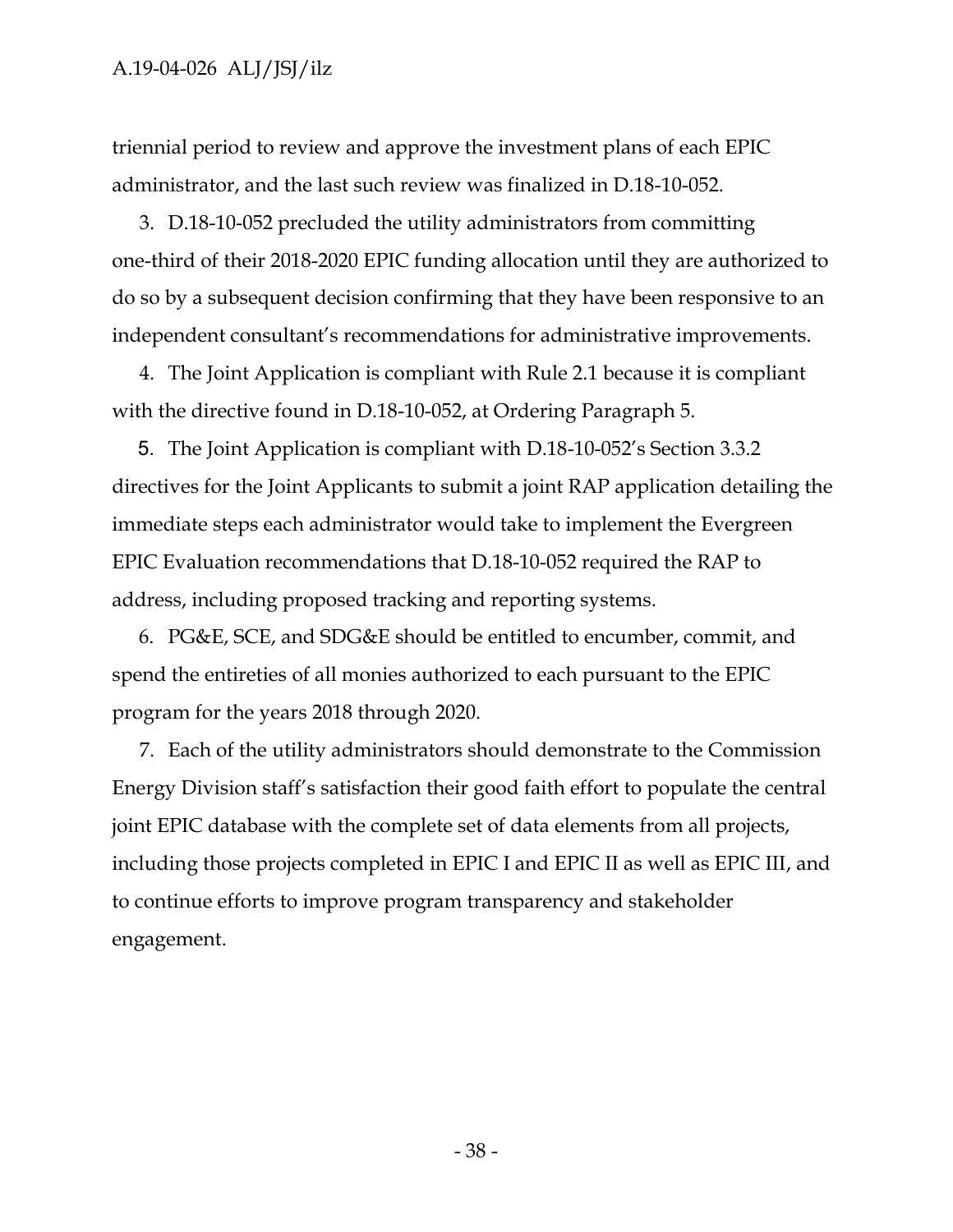### **O RDER**

### <span id="page-39-0"></span>**IT IS ORDERED** that:

1. Pacific Gas and Electric Company, Southern California Edison Company, and San Diego Gas & Electric Company shall implement improvements described in the Joint Application and consistent with the further direction in this decision in their administration of the Electric Program Investment Charge Program.

2. Pacific Gas and Electric Company, Southern California Edison Company, and San Diego Gas & Electric Company are entitled to encumber, commit, and spend the entireties of all monies authorized to each pursuant to the Electric Program Investment Charge Program for the years 2018 through 2020.

3. Southern California Edison may modify its 2018-2020 Electric Program Investment Charge Program application plan projects by withdrawing its Reliability Dashboard Tools project and replacing it with a Wildfire Prevention & Resiliency Technology Demonstration project, and by withdrawing its Beyond The Meter Phase 2 project and replacing it with a Beyond Lithium-Ion Energy Storage Demonstration project.